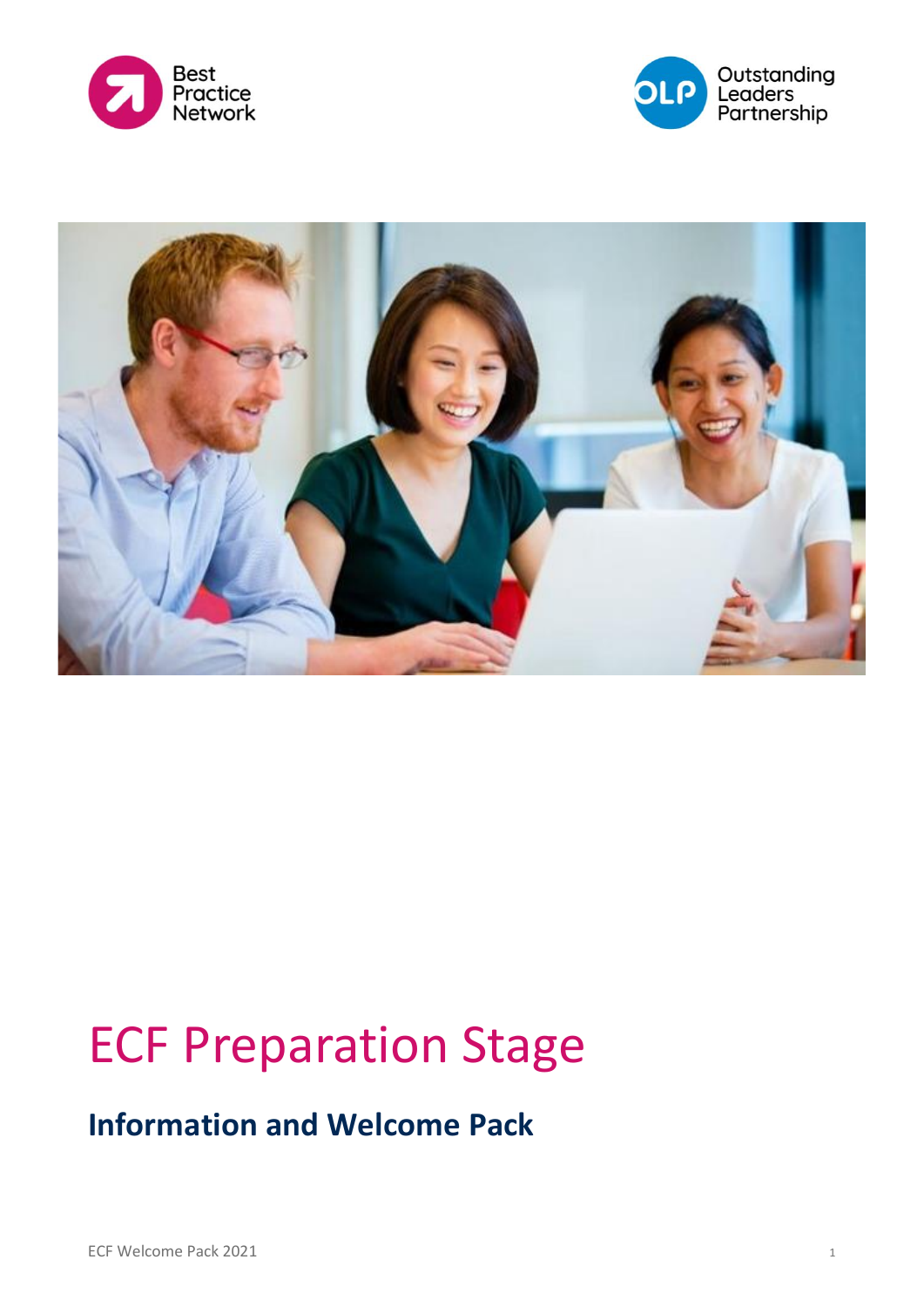### **Contents**

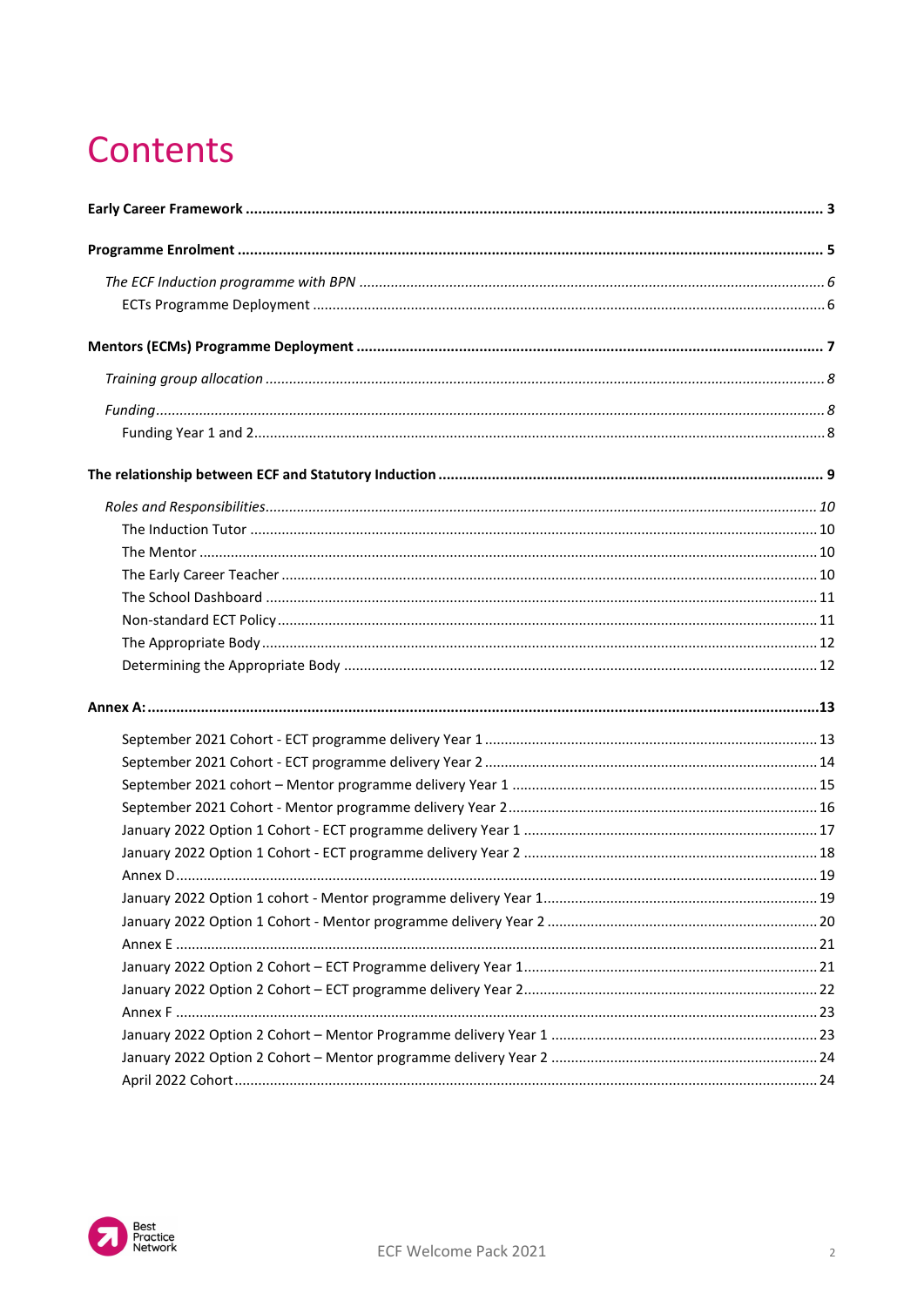## <span id="page-2-0"></span>Early Career Framework

#### **Welcome to Best Practice Network!**

We are delighted you have chosen Best Practice Network to deliver the ECF to your Early Career Teachers (ECTs) and their respective Mentors (ECMs).

The Early Career Framework reforms will create a step change in support for early career teachers, providing a funded entitlement to a structured 2-year package of high-quality professional development.

We appreciate how much is expected of schools and their respective ECTs/ECMs which is why we hope you will find induction both manageable and effective.

*This guidance has been designed for you to navigate throughout the different stages of the programme.*

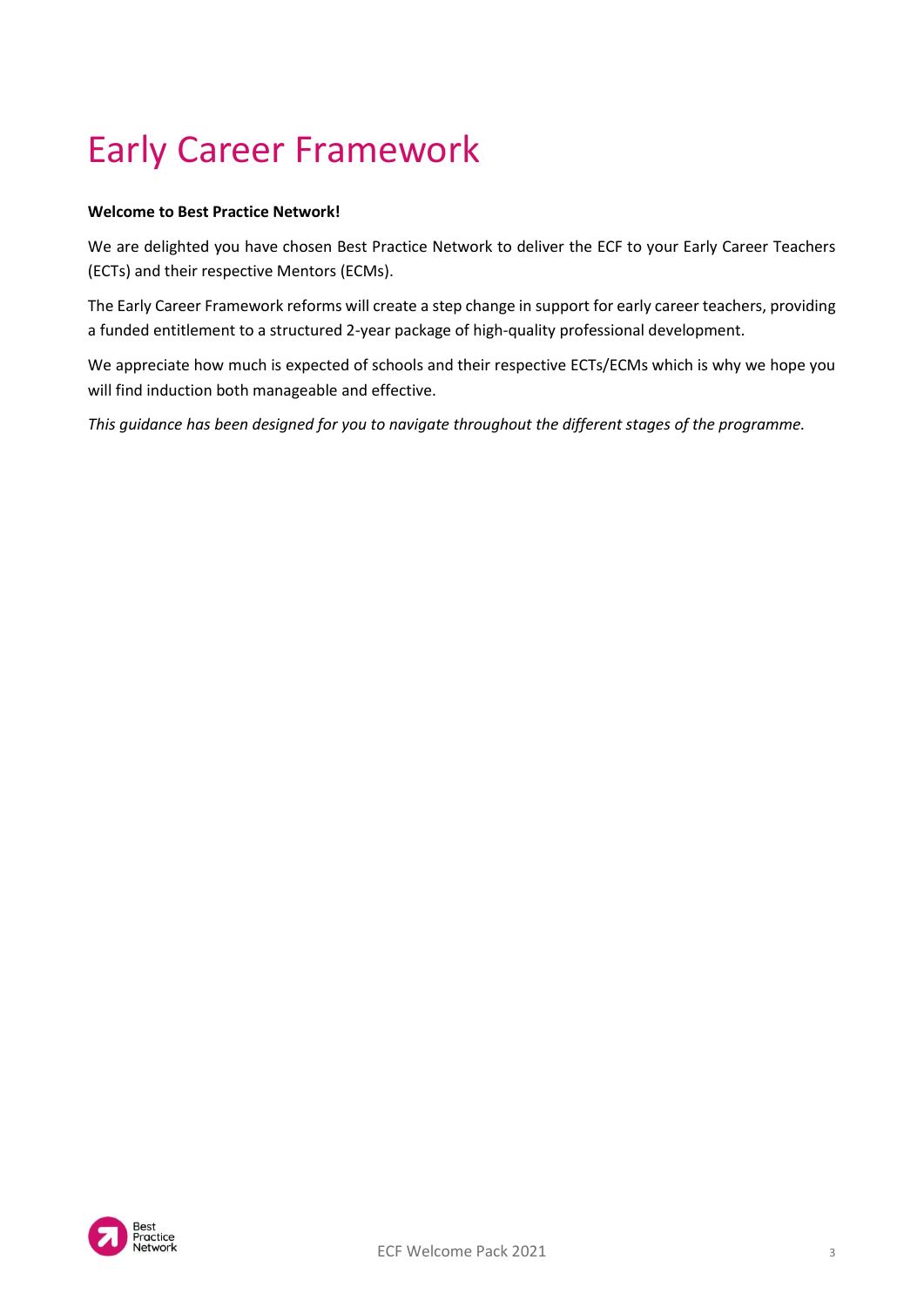### **Registration**

Before commencing the programme, **schools should**:

- Read the updated [statutory guidance](https://assets.publishing.service.gov.uk/government/uploads/system/uploads/attachment_data/file/972316/Statutory_Induction_Guidance_2021_final__002_____1___1_.pdf)
- Choose a delivery approach to meet the new requirements
- Set up their programme through *DfE's online [service](https://bestpracticenet.co.uk/Media/Images/ECF%20Webinar%20Slides.pptx)* if they want to use an approved funded provider, or deliver the accredited materials themselves
- Look at the general delivery schedules for ECTs and Mentors in this document to help plan ahead where cover might be required (confirmed training dates will be agreed with our local delivery partners and communicated to participants and schools separately)

An Early Career Framework overview of the changes to induction is available [here.](https://www.gov.uk/government/publications/appropriate-bodies-guidance-induction-and-the-early-career-framework?utm_source=GeneralQA&utm_medium=email&utm_campaign=LP_announcement)

The new Statutory Guidance for Induction is **[here](https://www.gov.uk/government/publications/induction-for-early-career-teachers-england)**.

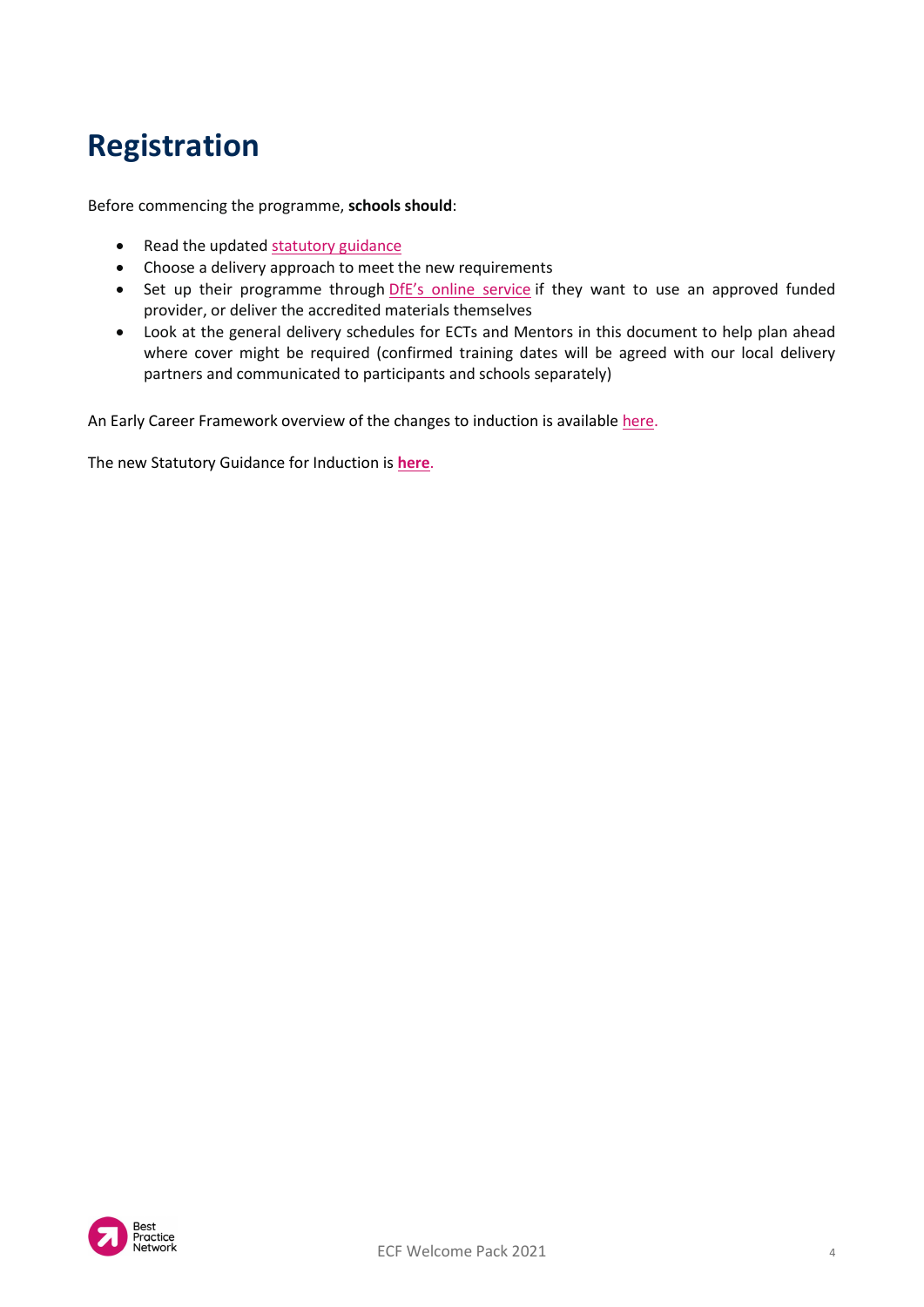## <span id="page-4-0"></span>Programme Enrolment

The registration process is **twofold**: schools must register their school with Best Practice Network and then separately with the Department for Education.



#### **DfE registration process**

- 1. Register your school on the DfE online service **[here](https://www.gov.uk/government/publications/early-career-framework-reforms-overview/early-career-framework-reforms-overview)**
- 2. Select your mode of delivery (Full Induction Programme FIP)
- 3. Enter the contact details of your Induction Tutor
- 4. Your Induction Tutor (nominated during your DfE registration process) registers your ECTs and ECMs details on the DfE online service

*Issues with the DfE portal can be directed to the DfE helpline 0370 000 2288 or [continuing-professional](https://assets.publishing.service.gov.uk/government/uploads/system/uploads/attachment_data/file/972316/Statutory_Induction_Guidance_2021_final__002_____1___1_.pdf,)[development@digital.education.gov.uk](https://assets.publishing.service.gov.uk/government/uploads/system/uploads/attachment_data/file/972316/Statutory_Induction_Guidance_2021_final__002_____1___1_.pdf,)*



You have already registered your school with Best Practice Network by completing the application form her[e https://ccms.bpnsystems.net/ecf\\_application/.](https://ccms.bpnsystems.net/ecf_application/) If you need to update any of the details e.g. your Induction Tutor details, please let us know, so that we can ensure they are well informed throughout the programme.

Once all ECTs and Mentors' details have been updated on the DfE online service, the DfE will provide Best Practice Network with a full list of ECT and Mentors, to enable us to capture additional details and then allocate their training group.

Prior to September, we will communicate to all ECTs and ECMs the following:

- Information about their group allocation and training schedule
- Access to Canvas (Virtual Learning Environment VLE)

Our programme director Kelly McKay has provided a webinar to explain the Early Career Framework reforms and how our Early Career Development Programme delivers those reforms to newly qualified teacher[s https://bestpracticenet.co.uk/early-career-framework-webinar](https://protect-eu.mimecast.com/s/8GFsCvl17UOJqo8Tzj_zO)

Slides of the webinar can be downloaded **[here](mailto:continuing-professional-development@digital.education.gov.uk)** .

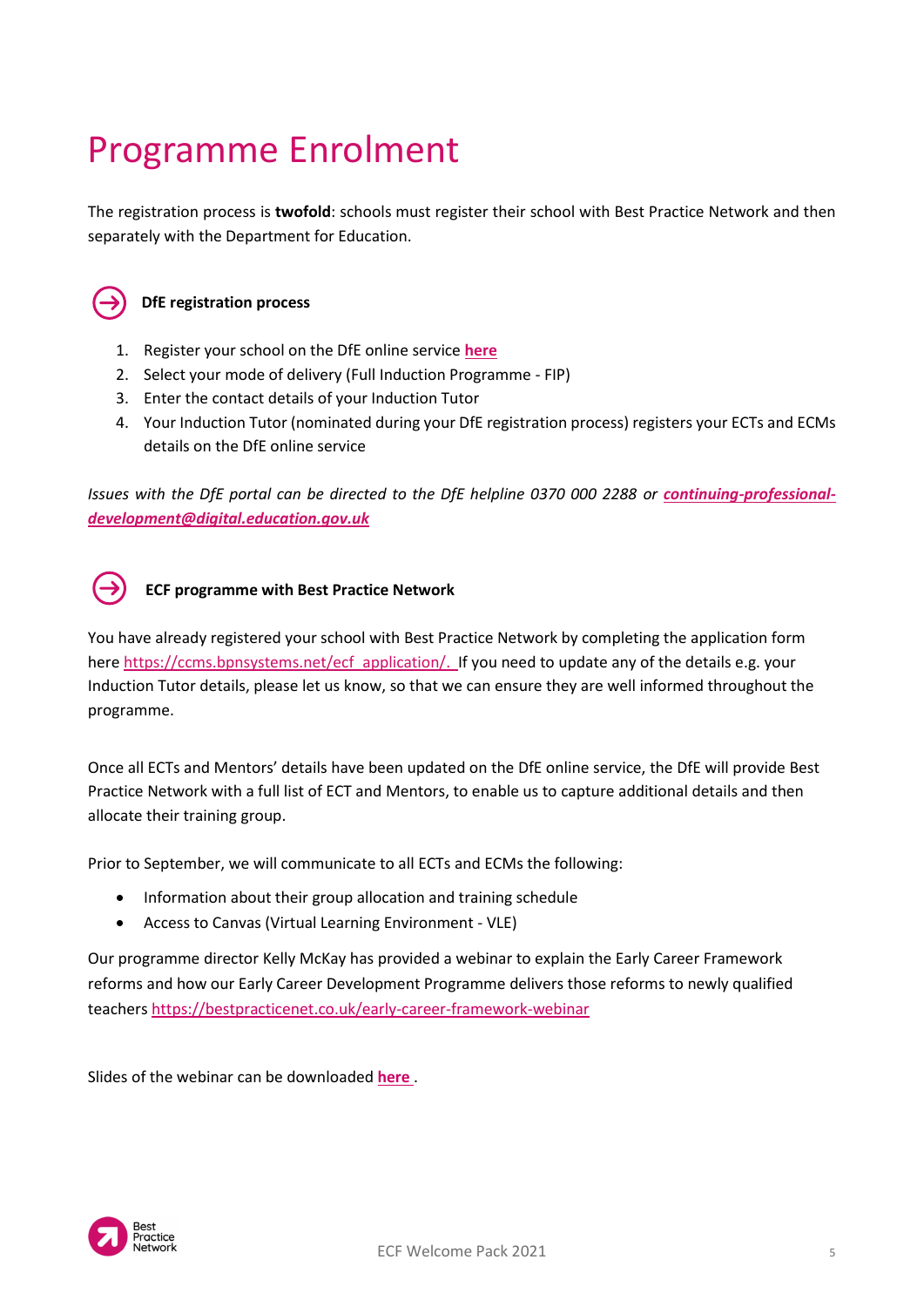### <span id="page-5-0"></span>**The ECF Induction programme with BPN**

### <span id="page-5-1"></span>**ECTs Programme Deployment**

The Early Career Development Programme has been designed with the Early Career Teacher in mind. The first years of a teacher's career are vitally important for professional development and the very best time to develop good habits and effective teaching strategies.

Training is flexibly delivered, taking into account the time constraints of an Early Career Teacher. The programme comprehensively delivers the content of the Early Career Framework and works within the typical Early Career Teacher schedule. Training will be delivered in a variety of ways:

- Face-to-face and online webinars with leading experts
- Regular meetings with an in-school Mentor
- Self-study featuring rich multimedia content including videos, practical tasks, and discussion activities

To view the ECT delivery windows for the programme, please refer to the Annexe for your cohort, located at the end of this document.



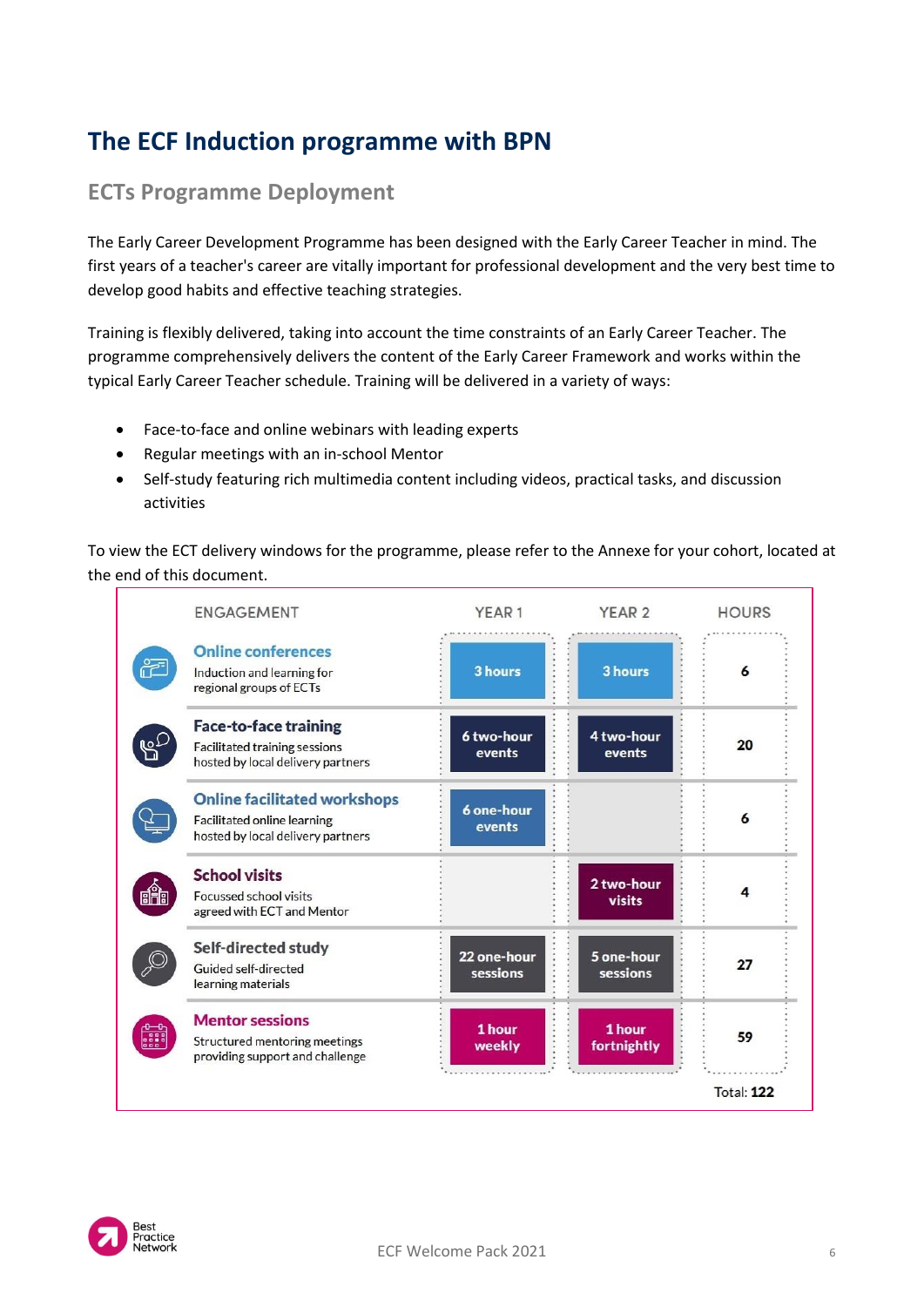## <span id="page-6-0"></span>Mentors (ECMs) Programme Deployment

We train and work with in-school Mentors to equip them with the necessary tools to fully support ECTs. Our Mentoring programme ensures that Mentors are proficient in all aspects of the ECF and develops Mentoring and coaching techniques that will enable them to support and challenge ECTs. These highly - trained Mentors will play a key role in the development of ECTs and the transferable skills learned **during training** will produce long lasting benefits for Mentors' schools and colleagues.

Our Mentors meet the National Standards for school-based Mentors, and complete a skills audit, identifying gaps in knowledge which can be addressed before undertaking the Mentor role.

Our Mentor training also introduces the ONSIDE and CEDAR Mentoring models, illustrating their use and impact on coaching new ECTs.

To view the mentor delivery windows for the programme, please refer to the Annexe for your cohort, located at the end of this document.

|    | <b>ENGAGEMENT</b>                                                                                       | YEAR <sub>1</sub>    | YEAR <sub>2</sub>     | <b>HOURS</b> |
|----|---------------------------------------------------------------------------------------------------------|----------------------|-----------------------|--------------|
|    | <b>Online conferences</b><br>Induction and learning for<br>regional groups of Mentors                   | 1 hour               | 2 hours               | 3            |
|    | <b>Face-to-face training</b><br>Facilitated training sessions<br>hosted by local delivery partners      | 3 two-hour<br>events | 1 two-hour<br>event   | 8            |
|    | <b>Online facilitated workshops</b><br>Facilitated online learning<br>hosted by local delivery partners | 4 one-hour<br>events | 2 one-hour<br>events  | 6            |
|    | Peer networking<br>Online peer<br>networking events                                                     | 5 one-hour<br>events | 2 one-hour<br>events  | 7            |
|    | Self-directed study<br>Guided self-directed<br>learning materials                                       | 8 hours              | 4 hours               | 12           |
| ÷. | <b>Mentor sessions</b><br>Structured mentoring meetings<br>providing support and challenge              | 1 hour<br>weekly     | 1 hour<br>fortnightly | 59           |
|    |                                                                                                         |                      |                       | Total: 95    |

#### **Mentor Programme Overview**

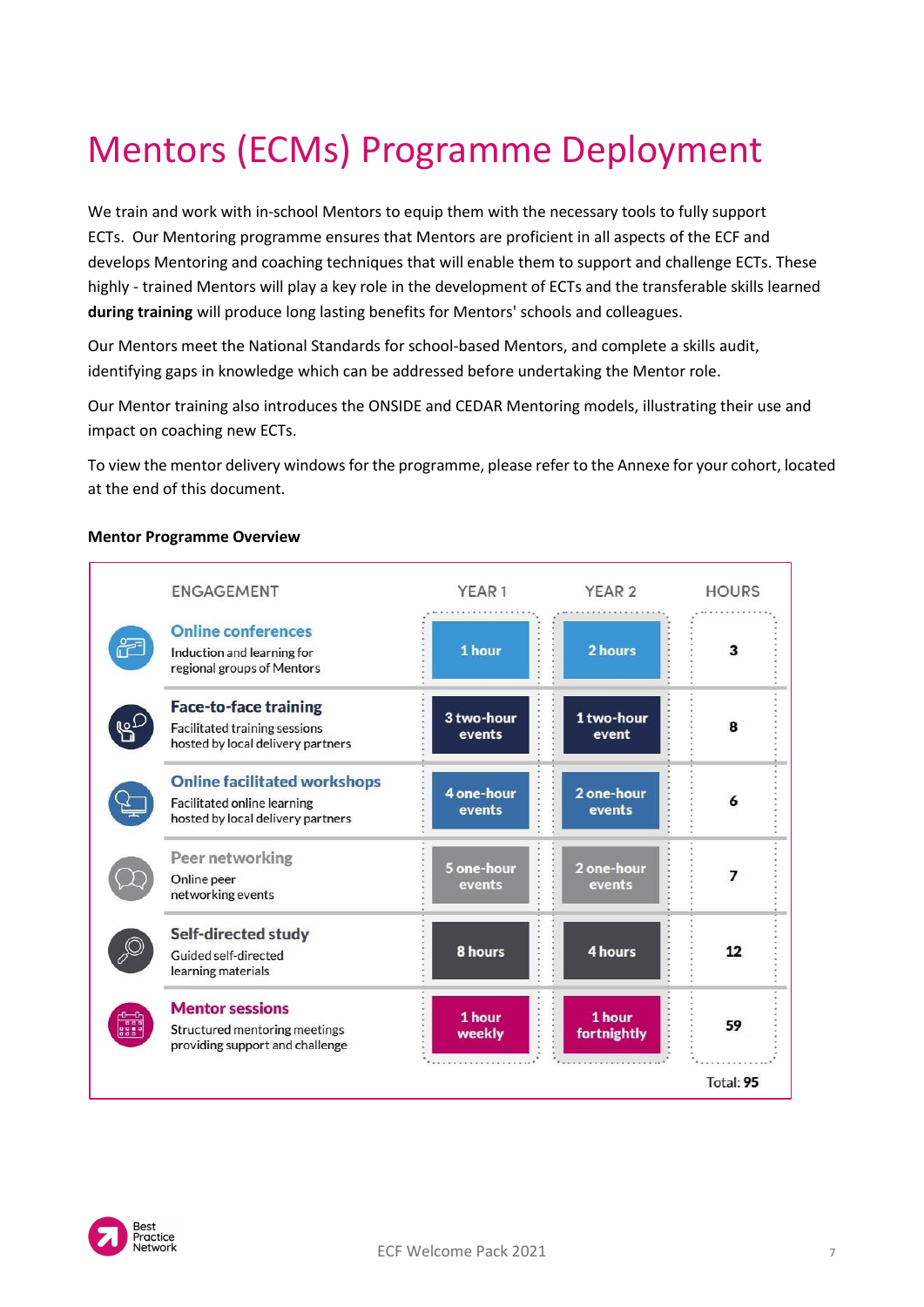### <span id="page-7-0"></span>**Training group allocation**

We work with school-based delivery partners nationwide. These may be MATs, Teaching School Hubs, former teaching school alliances and other groups of schools, working together in a locality. First and foremost, ECTs and Mentors will be allocated groups based on your school's chosen delivery partner, to enable us to offer local, contextualised delivery of the programme. Where a preferred delivery partner has not been confirmed, ECTs and Mentors will be allocated to their closest group to minimise travel. Alternatively, ECTs and Mentors may be in a national group, which will be online for the entire programme.

ECTs may also be grouped by specialism, phase or school type in agreement with your chosen delivery partner.

If you have any queries or wish to amend your training group, you will need to get in touch with your delivery partner (this will be your multi Academy Trust or your Teaching School Hub.

Face to face training locations will vary by group. Venues, dates and times are confirmed by your delivery partner. You will be informed in advance of events, by email, of the location and where there are changes, this will be communicated to you. If your face to face event is online, you will be able to access this via Zoom. Please do make sure this works through your school firewall if using school equipment. If you have not used Zoom before we would recommend you check you are able to connect to a test session prior to the scheduled live meeting using the device & network, you plan to use/connect from on the day. You can test your connection here: [https://zoom.us/test.](https://zoom.us/test)

### <span id="page-7-1"></span>**Funding**

Provider-led programmes, available to state-funded schools only, are fully funded by the DfE so there are no costs to schools. Funding will cover:

- Time off timetable (as detailed below) for early career teachers and Mentors in the second year of induction paid directly to schools
- Training delivered directly to early career teachers by an external provider providers will be paid directly so schools will not face any payment burdens
- Training delivered directly to Mentors by an external provider providers will be paid directly so schools will not face any payment burdens
- Additional funding to backfill Mentor time spent undertaking training paid directly to schools

#### <span id="page-7-2"></span>**Funding Year 1 and 2**

The DfE provide funding for the Early Career Development Programme and as such there is no financial burden on schools. The DfE funding provides for:

- Time out of the classroom for new teachers to receive support from Mentors and extra training throughout their first two years on the job (10% time-off timetable in year 1 and 5% time-off timetable in Year 2)
- Mentor time spent undertaking training (totalling 36 hours over the 2-year programme) in addition to Mentors' time with the mentee in the second year of teaching
- All facets of programme delivery including face-to-face training events and online workshops

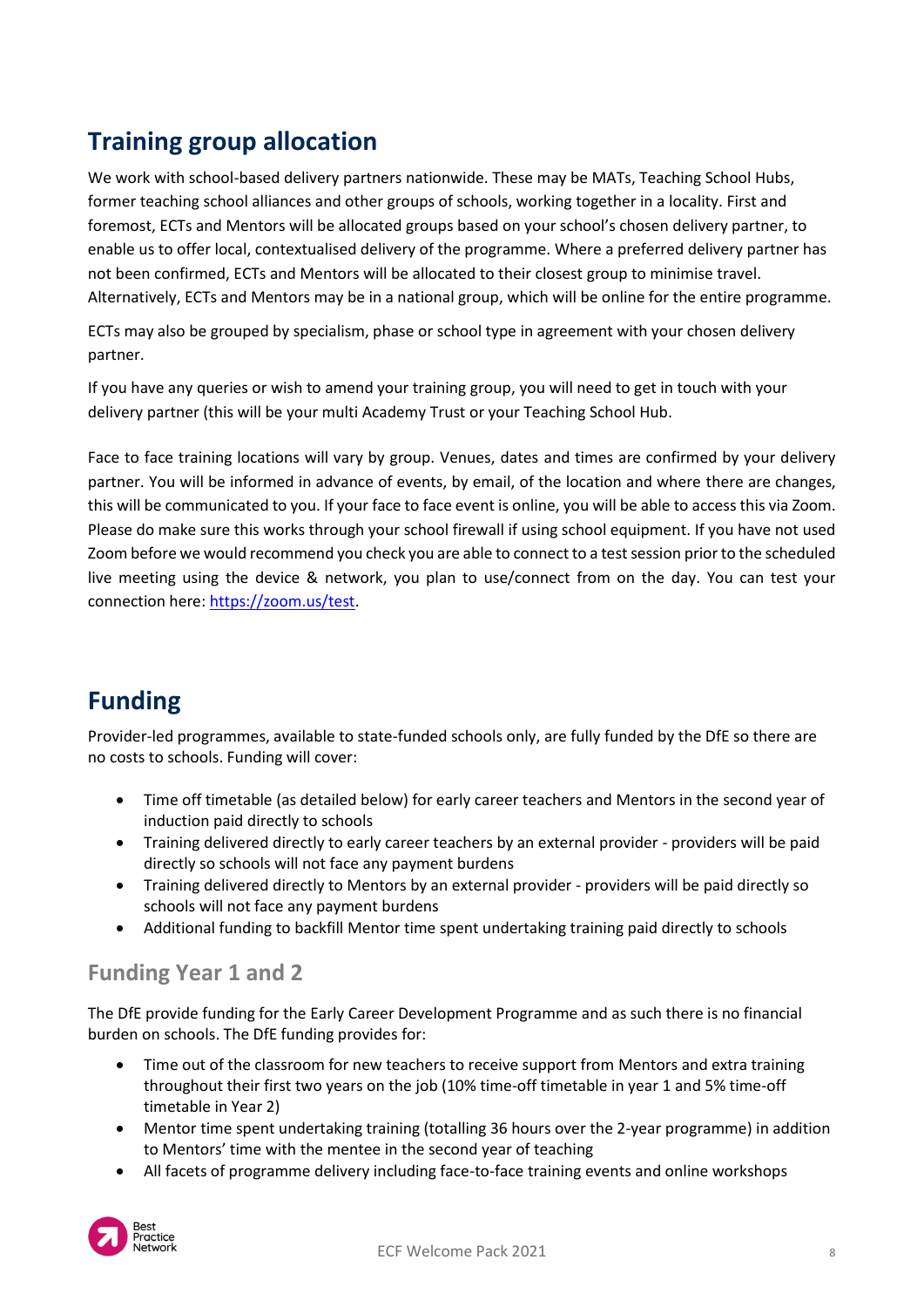In addition to the 10% time away from the classroom in their first year of induction, teachers will be entitled to 5% time away from the classroom in their second year of induction.

Year 1 funding is currently funded, as all schools receive funding for an Early Career Teacher's first year as part of the National Funding Formula.

Year 2 funding is dependent on which programme the school decides to take, and where the school is located. All programmes receive the combined ECT time-off timetable and Mentoring hours which will amount to approximately £2,100-£2,600 per Early Career Teacher (figure dependent on location).

Backfill Mentor training payments will be made for schools participating in a provider programme. This funding will pay for the Mentor time-off timetable for 36 hours over two years for the Mentors to attend their Mentor training courses.

## <span id="page-8-0"></span>The relationship between ECF and Statutory Induction

The Early Career Framework forms the wrap-around support package to help enable teachers to demonstrate that they have met the Teacher's Standards at the end of their statutory induction. The content of the Early Career Framework builds on and complements ITT. The ECF underpins what all Early Career Teachers should be entitled to learn about and learn how to do, during the first 2 years of their career, based on expert guidance and the best available research evidence.

The content of the framework has been independently assessed and endorsed by the Education Endowment Foundation (EEF).

For more information about Teacher's Standards, Statutory Induction, the role of the appropriate body and formal assessment of Early Careers Teachers, please refer to the **[Government guidance here](https://manage-training-for-early-career-teachers.education.gov.uk/)**:

For any additional information, **[please refer to this page.](https://www.gov.uk/education/initial-teacher-training-itt#guidance_and_regulation)**

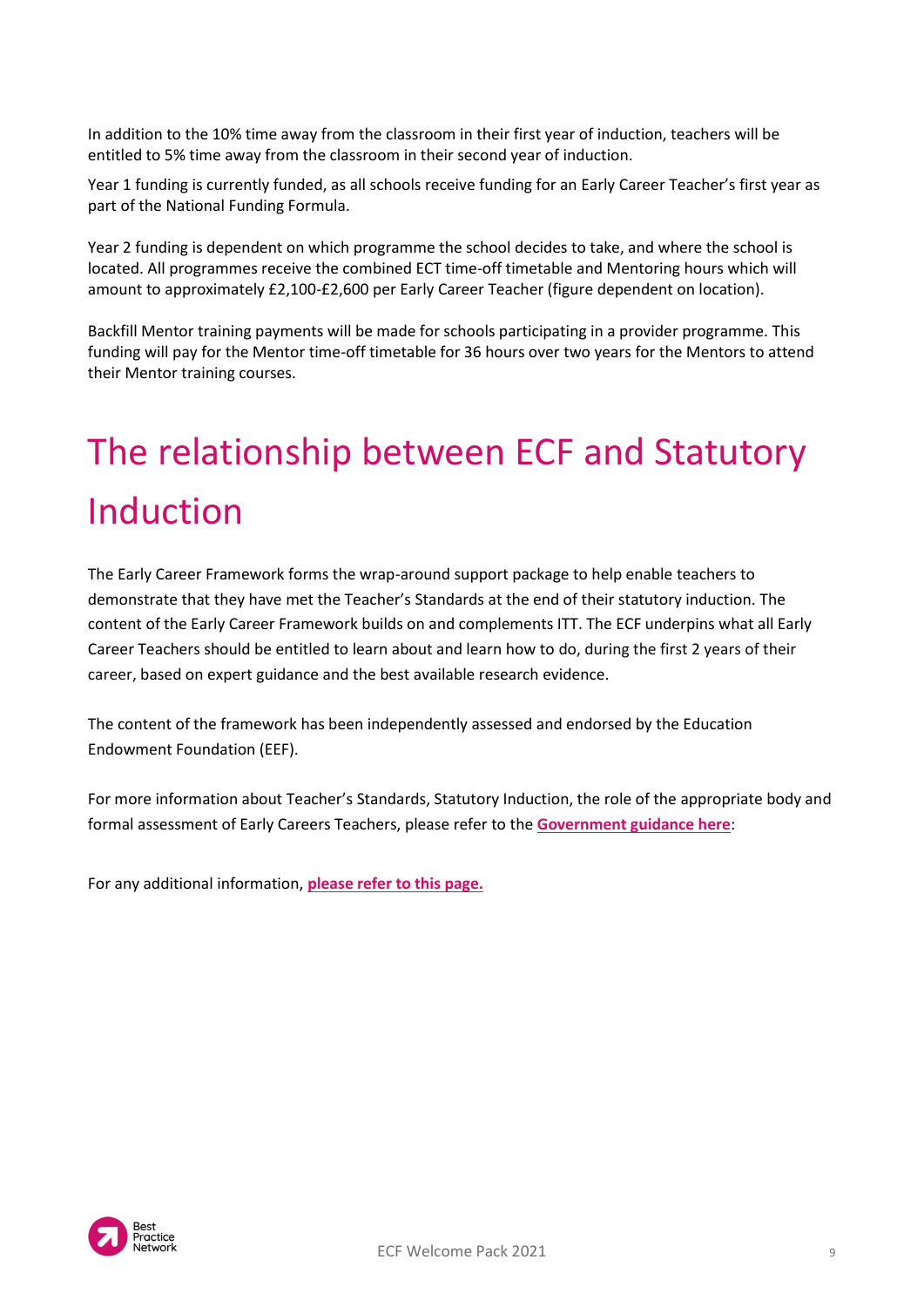### <span id="page-9-0"></span>**Roles and Responsibilities**

### <span id="page-9-1"></span>**The Induction Tutor**

The headteacher/principal should identify a person to act as the ECT's induction tutor, to provide regular monitoring and support, and coordination of assessment. The induction tutor is expected to hold QTS and have the necessary skills and knowledge to work successfully in this role and be able to assess the ECT's progress against the Teachers' Standards.

This is a very important element of the induction process, and the induction tutor must be given sufficient time to carry out the role effectively and to meet the needs of the ECT. The induction tutor will need to be able to make rigorous and fair judgements about the ECT's progress in relation to the Teachers' Standards. It may, in some circumstances, be appropriate for the headteacher/principal to be the induction tutor. The induction tutor is a separate role to that of Mentor.

#### <span id="page-9-2"></span>**The Mentor**

The headteacher/principal should identify a person to act as the ECT's Mentor, to provide regular Mentoring. The Mentor is expected to hold QTS and have the necessary skills and knowledge to work successfully in this role. Mentoring is a very important element of the induction process, and the Mentor is expected to be given adequate time to carry out the role effectively and to meet the needs of the ECT. This includes attending regular Mentoring sessions and Mentor training where appropriate.

The Mentor and the induction tutor are two discrete roles with differing responsibilities, and it is expected that these roles should be held by different individuals. In exceptional circumstances it may be necessary for the headteacher to designate a single teacher to fulfil both roles, which may be the headteacher/principal themselves. Where this is the case the headteacher should ensure that the induction tutor understands that they are fulfilling two discrete roles and that adequate safeguards are put in place to ensure that the Mentoring support offered to the ECT is not conflated with assessment of the ECT against the Teachers' Standards.

#### <span id="page-9-3"></span>**The Early Career Teacher**

Early Career Teachers can only undertake statutory induction (or a period of employment counting towards induction) if they have been awarded QTS.

Headteachers/principals and appropriate bodies must check with the Teaching Regulation Agency that the individual holds QTS.

For more information about roles and responsibilities within the ECF please refer to the **[Government](https://manage-training-for-early-career-teachers.education.gov.uk/)  [Website](https://manage-training-for-early-career-teachers.education.gov.uk/)** Page 34 – 40.

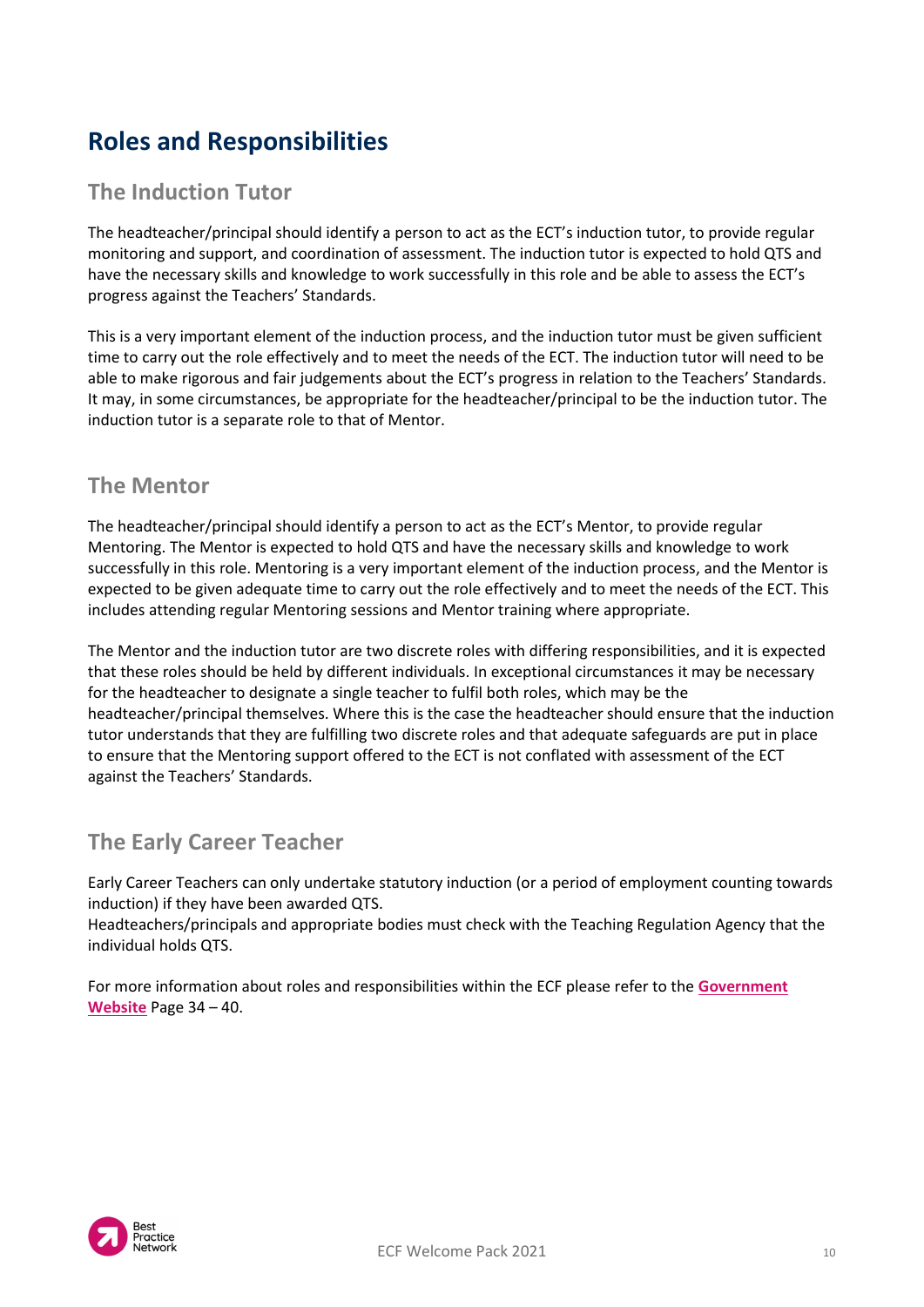### <span id="page-10-0"></span>**The School Dashboard**

The School Dashboard, which is **separate to your DfE online service and Canvas account**, allows the Induction Tutor to see the records we hold about ECTs and their mentors. Please note, only the Induction Tutor will receive a School Dashboard login. When a school registers with us, the Induction Tutor will be emailed with a login, providing the school has at least 1 ECT and 1 Mentor registered with us.

The school dashboard enables the Induction Tutor to:

- View ECTs and mentors registered with Best Practice Network
- View group schedules, event dates, times, and venue(s)
- Inform us of any staff changes in relation to ECF
- Access and view updates, notifications, and useful resources

Here is a useful video explaining the main features of the ECF school dashboard: [ECF School Dashboard](https://bestpracticenet.co.uk/?domain=youtube.com)

#### <span id="page-10-1"></span>**Non-standard ECT Policy**

The aim of this policy is to set out some principles to clarify our approach to non-standard ECTs: **[Non-](https://www.bestpracticenet.co.uk/Media/Documents/ECF/BPN_ECF_Non-Standard_Policy_Sept_2021.pdf)[Standard ECT Policy](https://www.bestpracticenet.co.uk/Media/Documents/ECF/BPN_ECF_Non-Standard_Policy_Sept_2021.pdf)**

This applies to:

- ECTs undergoing an extended or reduced term of induction;
- Part-time ECTs;
- ECTs transferring schools during their ECF training;
- ECTs starting at different points throughout the academic year

It outlines out our intention to deliver ECT training that is fair, accessible and does not include any unnecessary barriers.

Please also refer to the statutory guidance – Induction for early career teachers (England) which provides information for appropriate bodies, headteachers, school staff and governing bodies.

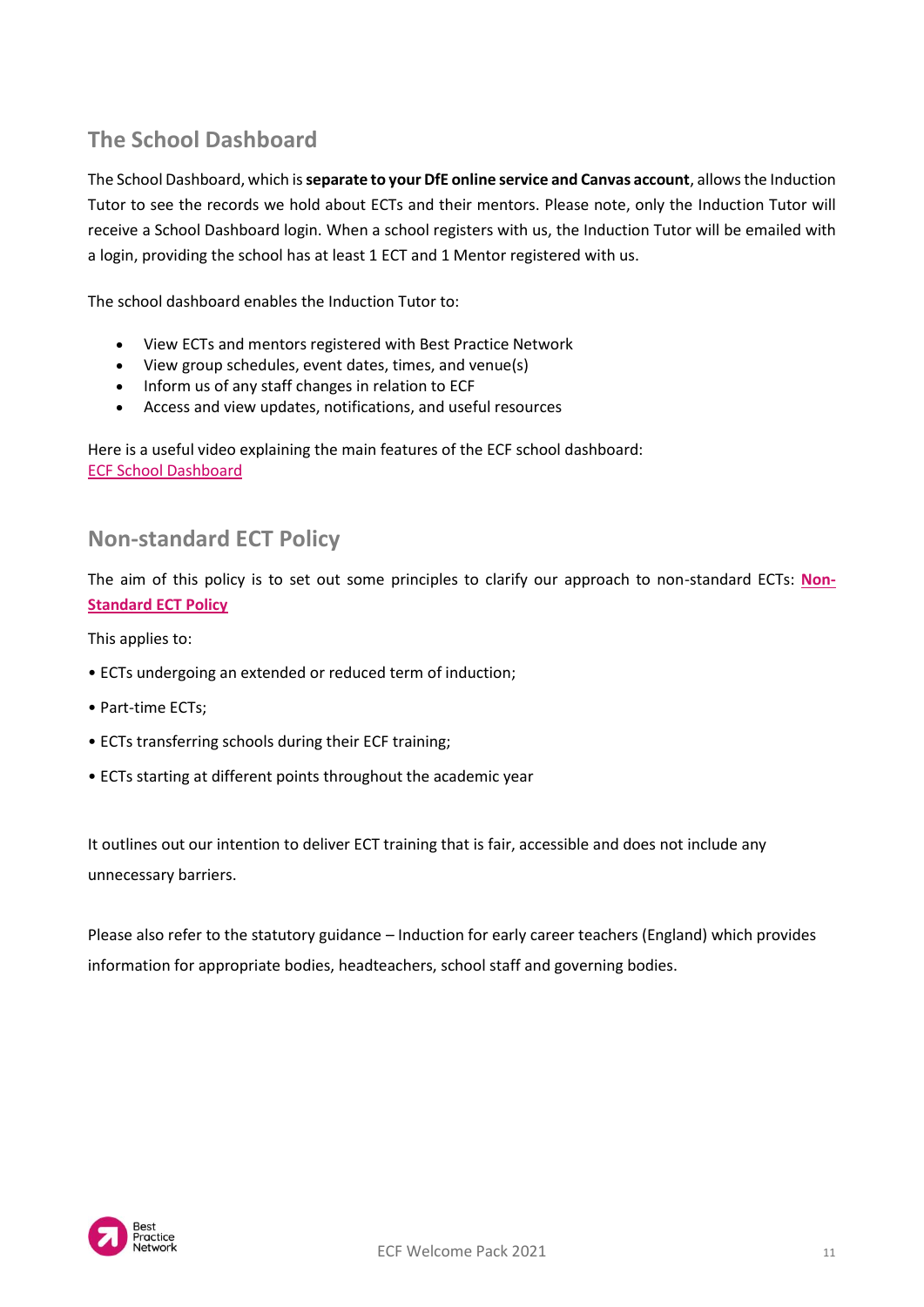### <span id="page-11-0"></span>**The Appropriate Body**

**All ECTS must be registered with an Appropriate Body.** The Appropriate Bodies will have a role in checking that Early Career Teachers are receiving a programme of support and training based on the ECF. This will be alongside their current role ensuring that new teachers receive their statutory entitlements and are fairly and consistently assessed.

The Appropriate Body makes the final decision as to whether an Early Career Teacher's performance is satisfactory against the Teachers' Standards. In doing this, the Appropriate Body would draw on the recommendation of the headteacher/principal.

### <span id="page-11-1"></span>**Determining the Appropriate Body**

Independent quality assurance of statutory induction, through the role of the appropriate body, is important both for ensuring that schools provide adequate support for their ECTs, and that their assessment is fair and consistent across all institutions.

An ECT cannot start their induction until their appropriate body has been agreed. In the absence of another body acting as appropriate body for a school, the local authority in which the school is situated should be asked to be the appropriate body for that school.

Once an ECT has been appointed, the headteacher/principal must notify the appropriate body in advance of the ECT taking up post. At registration, the appropriate body should provide the ECT with a named contact with whom they may raise any concerns about their induction programme that they are unable to resolve. This person should not be directly involved in monitoring or supporting the ECT or in making decisions about satisfactory completion of induction.

You can find out more information in the **[guidance for appropriate bodies.](https://bestpracticenet.co.uk/early-career-framework-webinar)**

Further information can also be found on the **[Government Website here](https://assets.publishing.service.gov.uk/government/uploads/system/uploads/attachment_data/file/972316/Statutory_Induction_Guidance_2021_final__002_____1___1_.pdf)** page 37 – 39.

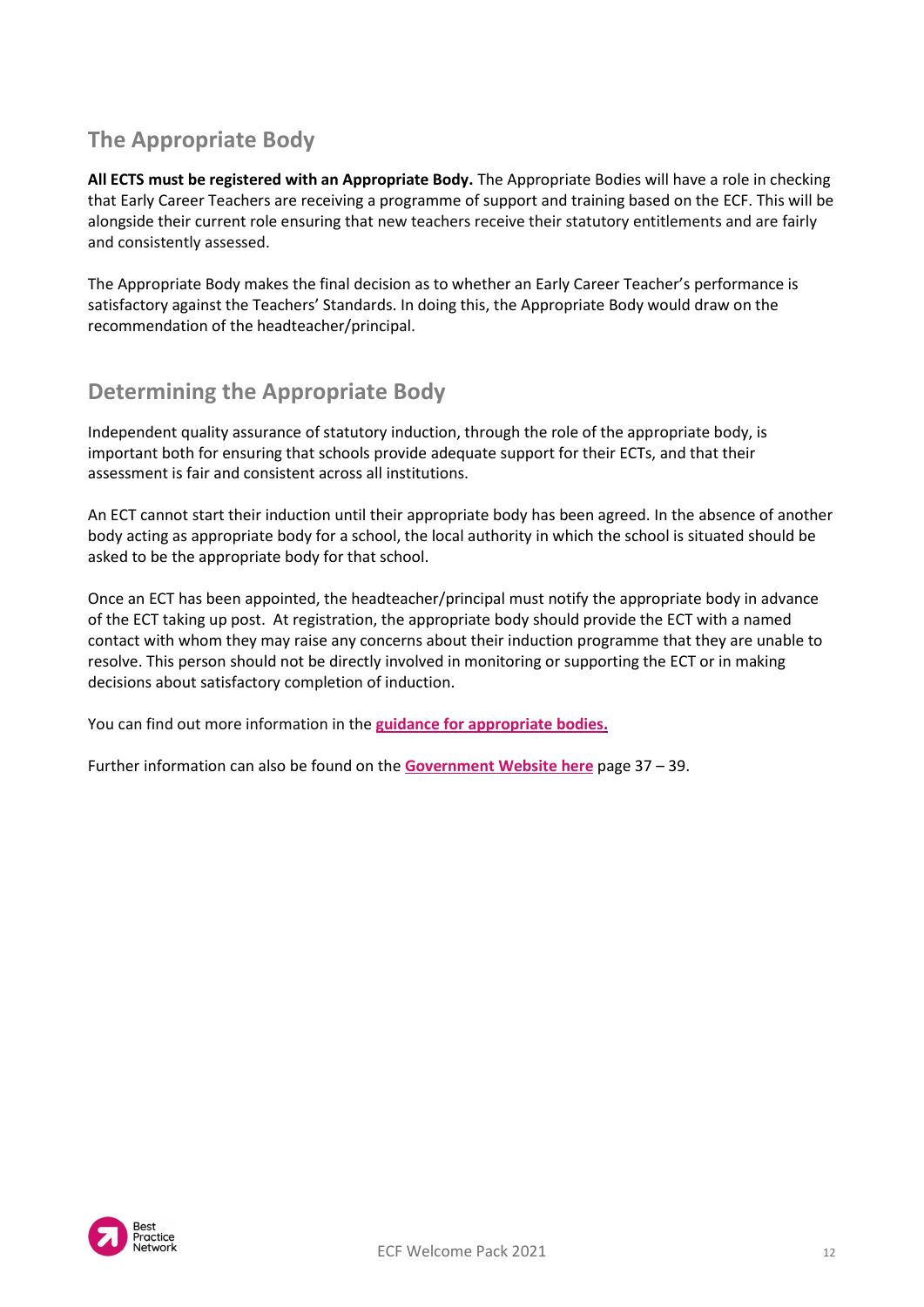### <span id="page-12-0"></span>Annex A

### <span id="page-12-1"></span>**September 2021 Cohort - ECT programme delivery Year 1**

The Programme will start in September with an online Induction Conference and will then proceed to the first Module in Autumn Term 1 with both face-to-face and facilitated workshops during the first year as you can see in the table above. Year 2 will have a special focus on face-to-face delivery.

Year 2, again, starts with an Induction conference. The modules in year 2 are designed to deepen the knowledge and practice explored in Year 1.

Below you will see a programme content breakdown during the two years induction. Please note that some delivery may take place outside these delivery windows, to accommodate the various school terms.

| <b>Date Range</b>                   |                                         |                                   |
|-------------------------------------|-----------------------------------------|-----------------------------------|
| (week commencing)                   | <b>Content</b>                          | <b>Delivery</b>                   |
| <b>Year 1 Pre-Course Engagement</b> |                                         |                                   |
|                                     | The delivery of the ECF through the BPN | Induction Conference (online)     |
| w/c 06/09/2021                      | programme                               | (1.5hr)                           |
| Year 1 Autumn Term 1                |                                         |                                   |
| w/c 04/10/2021                      | Module 1 (Enabling Pupil Learning)      | Face to face training (2hr)       |
| w/c 25/10/2021                      | Module 1 (Enabling Pupil Learning)      | Online facilitated workshop (1hr) |
| <b>Year 1 Autumn Term 2</b>         |                                         |                                   |
| w/c 01/11/2021                      | Module 2 (Engaging Pupils in Learning)  | Face to face training (2hr)       |
| w/c 13/12/2021                      | Module 2 (Engaging Pupils in Learning)  | Online facilitated workshop (1hr) |
| <b>Year 1 Spring Term 1</b>         |                                         |                                   |
| w/c 03/01/2022                      | Module 3 (Developing Quality Pedagogy)  | Face to face training (2hr)       |
| w/c 07/02/2022                      | Module 3 (Developing Quality Pedagogy)  | Online facilitated workshop (1hr) |
| <b>Year 1 Spring Term 2</b>         |                                         |                                   |
| w/c 14/02/2022                      | Module 3 (Developing Quality Pedagogy)  | Face to face training (2hr)       |
| w/c 21/03/2022                      | Module 3 (Developing Quality Pedagogy)  | Online facilitated workshop (1hr) |
| Year 1 Summer Term 1                |                                         |                                   |
|                                     | Module 4 (Making Productive Use of      |                                   |
| w/c 02/05/2022                      | Assessment)                             | Face to face training (2hr)       |
|                                     | Module 4 (Making Productive Use of      |                                   |
| w/c 30/05/2022                      | Assessment)                             | Online facilitated workshop (1hr) |
| <b>Year 1 Summer Term 2</b>         |                                         |                                   |
|                                     | Module 5 (Fulfilling Professional       |                                   |
| w/c 13/06/2022                      | Responsibilities [i])                   | Face to face training (2hr)       |
|                                     | Module 5 (Fulfilling Professional       |                                   |
| w/c 11/07/2022                      | Responsibilities [i])                   | Online facilitated workshop (1hr) |

\*Please Note: All face-to-face training event delivery is subject to social distancing guidelines linked to the recent COVID19 pandemic. Should our plans regarding training events change you will be notified.

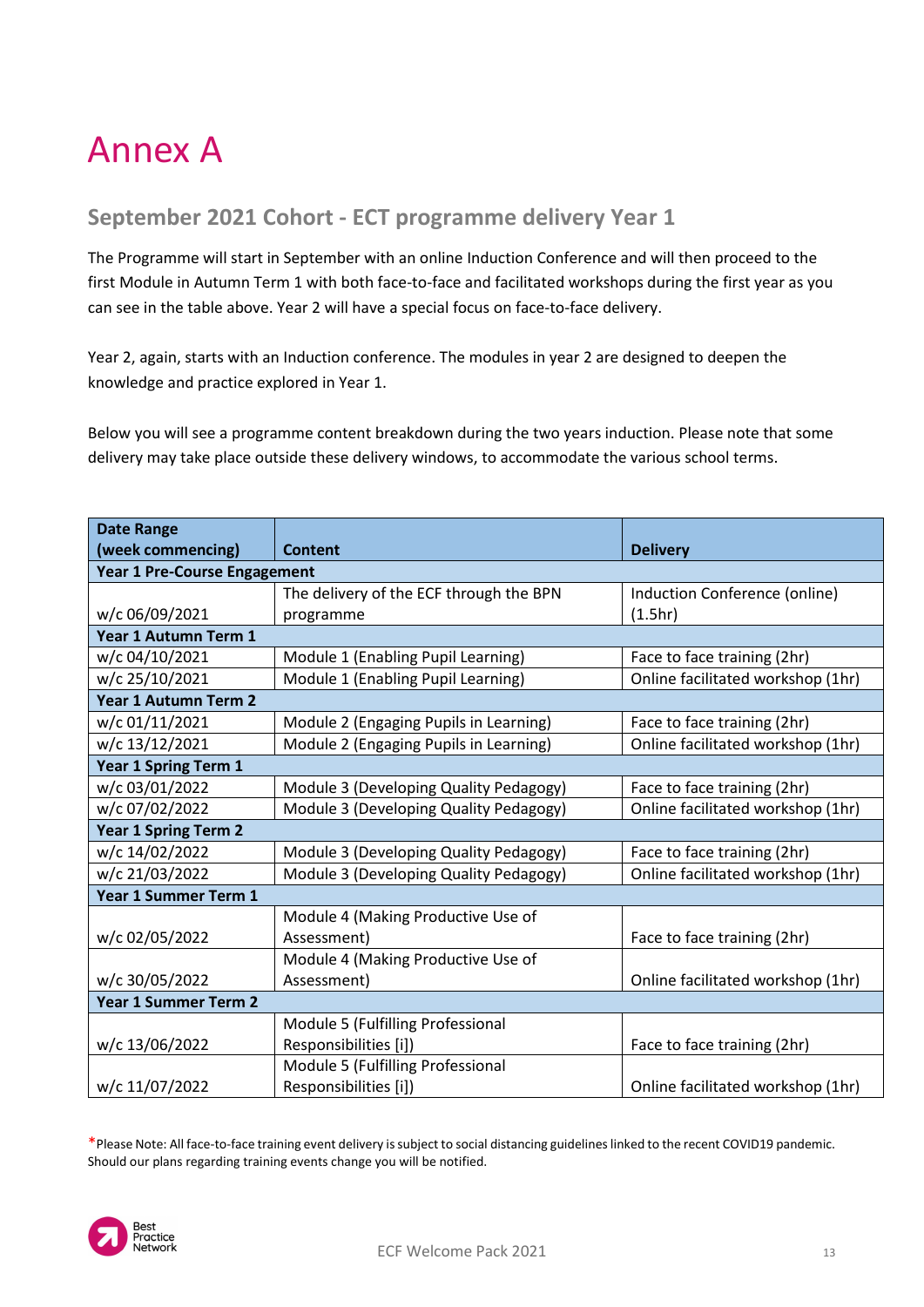### <span id="page-13-0"></span>**September 2021 Cohort - ECT programme delivery Year 2**

| <b>Date Range</b>           |                                                   |                             |
|-----------------------------|---------------------------------------------------|-----------------------------|
| (week commencing)           | <b>Content</b>                                    | <b>Delivery</b>             |
| w/c 05/09/2022 and          |                                                   |                             |
| w/c 12/09/2022              | The delivery of year 2: Research into practice    | Face to face training (3hr) |
| Year 2 Autumn Term 1        |                                                   |                             |
|                             | Module 6 (Enquiry into Enabling Pupil Learning)   |                             |
| w/c 17/10/2022              | Shared peer reflection on initial exploratory     | Face to face training (2hr) |
|                             | enquiries into own practice related to            |                             |
|                             | Standards 1 and 7                                 |                             |
| <b>Year 2 Autumn Term 2</b> |                                                   |                             |
|                             | Module 7 (Enquiry into Engaging Pupils in         |                             |
|                             | Learning)                                         |                             |
| w/c 07/11/2022              | Support work on improvement-focussed inquiry      | Face to face training (2hr) |
|                             | into aspects of ECF Standards 2 or 3              |                             |
| <b>Year 2 Spring Term</b>   |                                                   |                             |
|                             | Module 8 (Enquiry into Developing Quality         |                             |
|                             | Pedagogy and Making Productive Use of             |                             |
|                             | Assessment)                                       |                             |
| w/c 09/01/2023              | Reflection on inquiry cycles undertaken so far in | Face to face training (2hr) |
|                             | preparation for further extended cycle to be      |                             |
|                             | developed connected to an aspect of Standards     |                             |
|                             | 4, 5 and 6                                        |                             |
|                             | Module 9 (Enquiry into Developing Quality         |                             |
| w/c 27/03/2023              | Pedagogy and Making Productive Use of             |                             |
|                             | Assessment)                                       | Face to face training (2hr) |
|                             | Inquiry cycle workshop                            |                             |
| <b>Year 2 Summer Term 1</b> |                                                   |                             |
|                             | Fulfilling Professional Responsibilities [ii]     |                             |
| <b>TBC</b>                  | <b>School Visits</b>                              | Face to face training (4hr) |

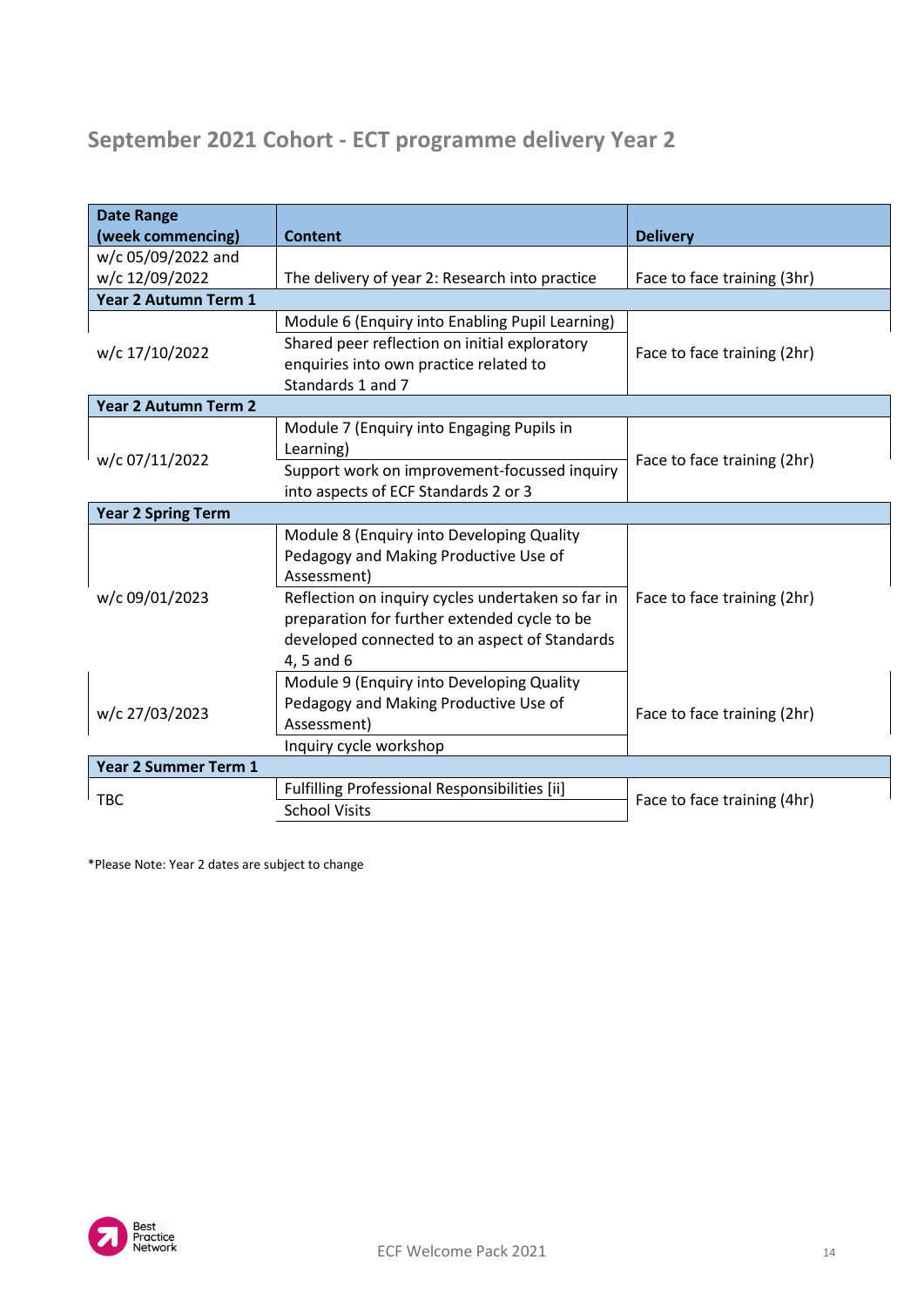### <span id="page-14-0"></span>Annex B

### **September 2021 cohort – Mentor programme delivery Year 1**

Mentor training will commence with an online induction and pre-deployment training (recorded for absent participants). This structure can be adapted for late starters or absences by removing modules 6 - 8 which revisit modules 1 - 5 and ensuring as a minimum, Mentors undertake the pre-deployment training and receive training in supporting the practitioner inquiry.

The first module will commence in September with the programme delivery including face-to-face events, facilitated workshops and peer to peer workshops.

The modules in year 2 are designed to aid the ECTs deepen their knowledge and practice explored in Year 1.

Below you will see a programme content breakdown during the two years mentor training. Please note that some delivery may take place outside these delivery windows, to accommodate the various school terms.

#### **Year 1**

| <b>Date Range</b>           |                                                 |                                   |
|-----------------------------|-------------------------------------------------|-----------------------------------|
| (week commencing)           | <b>Content</b>                                  | <b>Delivery</b>                   |
|                             | Induction, familiarisation, expectations and    | Induction Conference (online)     |
| w/c 06/09/2021              | welcome                                         | (1hr)                             |
| Year 1 Autumn Term 1        |                                                 |                                   |
| w/c 13/09/2021              | ECT Module 1 (Enabling Pupil Learning) briefing | Online facilitated workshop (1hr) |
|                             | Mentor Module 1 (Enabling Pupil Learning)       |                                   |
| w/c 27/09/2021              | workshop                                        | Face to face training (2hr)       |
|                             | Module 1 (Enabling Pupil Learning)              | Peer to peer networking (online)  |
| w/c 18/10/2021              | review/impact                                   | (1hr)                             |
| <b>Year 1 Autumn Term 2</b> |                                                 |                                   |
|                             | ECT Module 2 (Engaging Pupils in Learning)      |                                   |
| w/c 01/11/2021              | briefing                                        | Online facilitated workshop (1hr) |
|                             | Module 2 (Engaging Pupils in Learning)          | Peer to peer networking (online)  |
| w/c 13/12/2021              | review/impact                                   | (1hr)                             |
| <b>Year 1 Spring Term</b>   |                                                 |                                   |
|                             | ECT Module 3 (Developing Quality Pedagogy)      |                                   |
| w/c 03/01/2022              | briefing                                        | Online facilitated workshop (1hr) |
|                             | Mentor Module 3 (Developing Quality             |                                   |
| w/c 14/02/2022              | Pedagogy) workshop                              | Face to face training (2hr)       |
|                             | Module 3 (Developing Quality Pedagogy)          | Peer to peer networking (online)  |
| w/c 21/03/2022              | review/impact                                   | (1hr)                             |
| <b>Year 1 Summer Term 1</b> |                                                 |                                   |
|                             | ECT Module 4 (Making Productive Use of          |                                   |
| w/c 25/04/2022              | Assessment) briefing                            | Online facilitated workshop (1hr) |

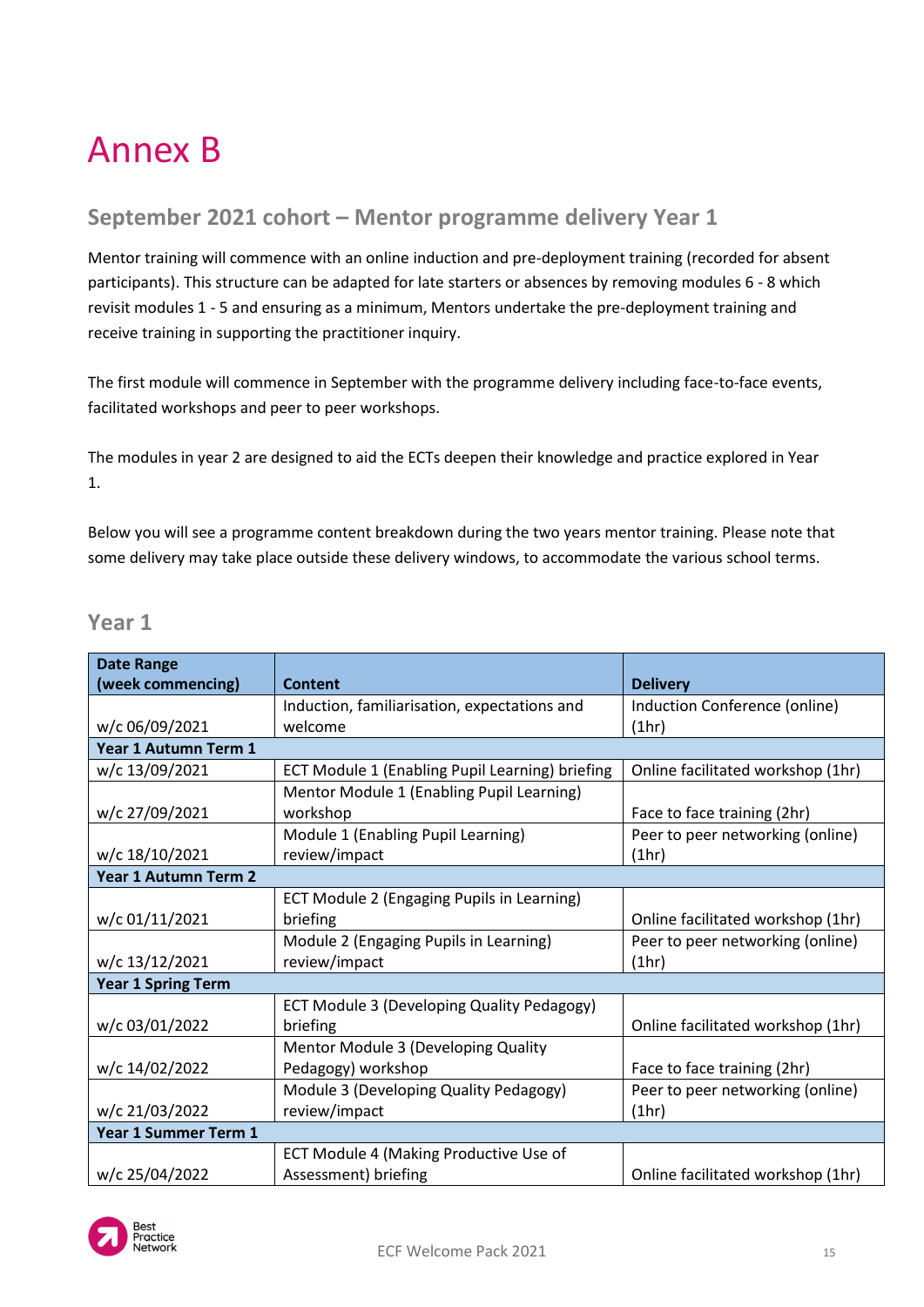|                             | Module 4 (Making Productive Use of  | Peer to peer networking (online) |
|-----------------------------|-------------------------------------|----------------------------------|
| w/c 30/05/2022              | Assessment) review/impact           | (1hr)                            |
| <b>Year 1 Summer Term 2</b> |                                     |                                  |
|                             | Module 5 (Fulfilling Professional   |                                  |
| w/c 13/06/2022              | Responsibilities [i])               | Face to face training (2hr)      |
|                             | Module 5 (Fulfilling Professional   | Peer to peer networking (online) |
| w/c 18/07/2022              | Responsibilities [i]) review/impact | (1hr)                            |

### <span id="page-15-0"></span>**September 2021 Cohort - Mentor programme delivery Year 2**

| <b>Date Range</b>         |                                                                                                                                                     |                                           |
|---------------------------|-----------------------------------------------------------------------------------------------------------------------------------------------------|-------------------------------------------|
| (week commencing)         | Content                                                                                                                                             | <b>Delivery</b>                           |
| Year 2 Autumn Term 1      |                                                                                                                                                     |                                           |
| w/c 05/09/2022 and        | Supporting the practitioner inquiry                                                                                                                 | Online mentor conference (2hr)            |
| w/c 12/09/2022            | <b>Familiarisation ECT Modules 6-7</b>                                                                                                              |                                           |
| Year 2 Autumn Term 2      |                                                                                                                                                     |                                           |
| w/c 05/12/2022            | ECT Module 6 (Enquiry into Enabling Pupil<br>Learning) & Module 7 (Enquiry into Engaging<br>Pupils in Learning) review                              | Peer to peer networking (online)<br>(1hr) |
| <b>Year 2 Spring Term</b> |                                                                                                                                                     |                                           |
| w/c 09/01/2023            | ECT Module 8 (Enquiry into Developing Quality<br>Pedagogy and Making Productive Use of<br>Assessment) briefing                                      | Online facilitated workshop (1hr)         |
| w/c 13/02/2023            | Supporting the practitioner inquiry<br>ECT Module 9 (Enquiry into Developing Quality<br>Pedagogy and Making Productive Use of<br>Assessment) review | Peer to peer networking (online)<br>(1hr) |
| Year 2 Summer Term 1      |                                                                                                                                                     |                                           |
| w/c 17/04/2023            | Fulfilling Professional Responsibilities [ii])<br>briefing                                                                                          | Online facilitated workshop (1hr)         |
|                           | Supporting the school visit                                                                                                                         |                                           |
| w/c 15/05/2023            | Programme review and impact                                                                                                                         | Face to face training (2hr)               |

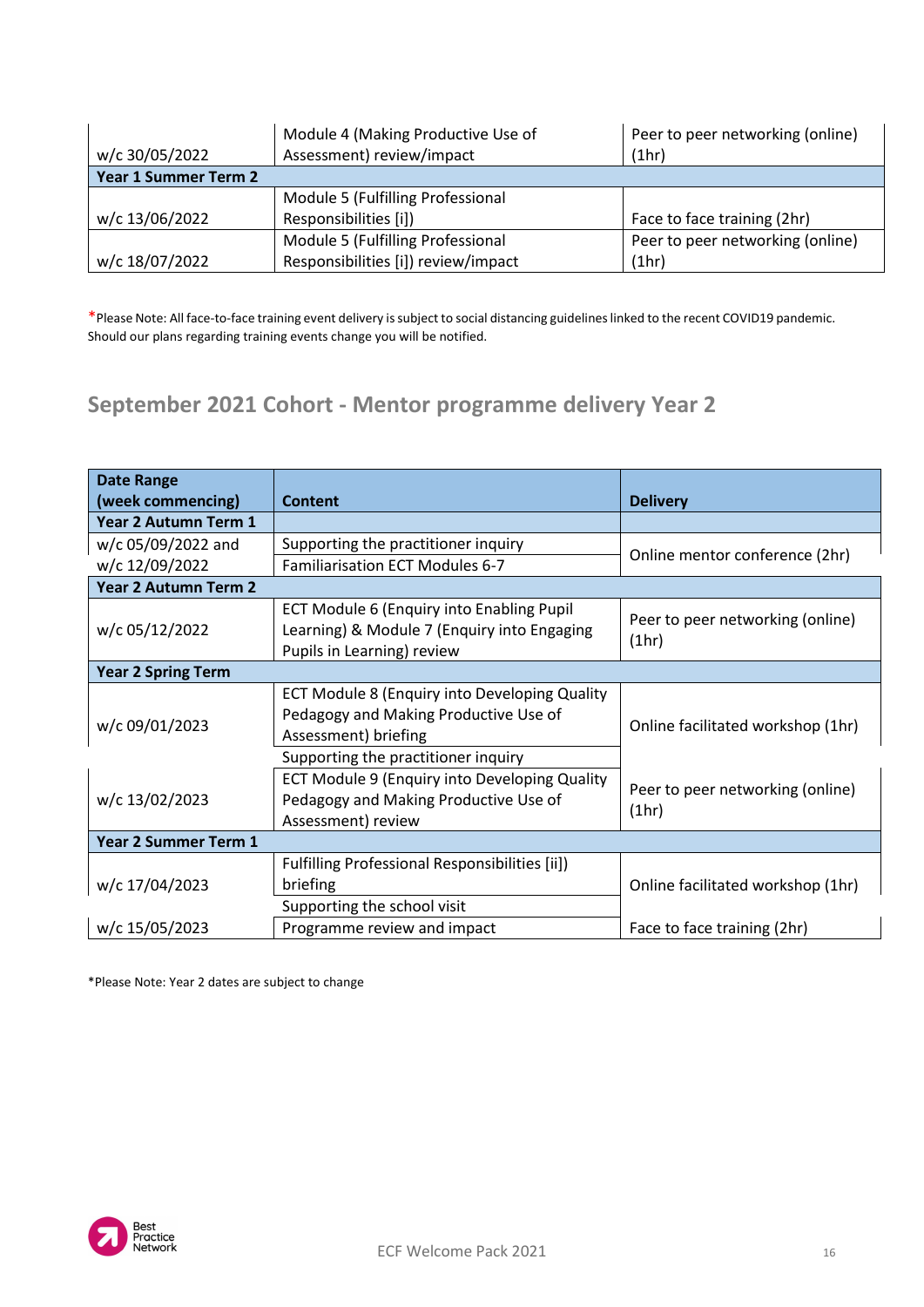## Annex C

### <span id="page-16-0"></span>**January 2022 Option 1 Cohort - ECT programme delivery Year 1**

The Programme will start in January with an online Induction Conference and will then proceed to the first Module in Spring Term 1 with both face-to-face and facilitated workshops during the first year as you can see in the table below. Year 2 will have a special focus on face-to-face delivery.

Please note this programme schedule will follow the ECT September programme schedule at module 3 and module 1 and 2 will be completed in Autumn 2023.

The modules in year 2 are designed to deepen the knowledge and practice explored in Year 1.

Below you will see a programme content breakdown during the two years induction. Please note that some delivery may take place outside these delivery windows, to accommodate the various school terms.

| <b>Date Range</b>                   |                                                |                                   |
|-------------------------------------|------------------------------------------------|-----------------------------------|
| (week commencing)                   | Content                                        | <b>Delivery</b>                   |
| <b>Year 1 Pre-Course Engagement</b> |                                                |                                   |
|                                     |                                                | Induction conference (online)     |
| w/c 03/01/2022                      | The delivery of the ECF through the BPN        | (1.5hrs with optional 30mins of   |
|                                     | programme                                      | Q&A and support)                  |
| <b>Year 1 Spring Term 1</b>         |                                                |                                   |
| w/c 03/01/2022                      | Module 3 (Developing Quality Pedagogy)         | Face to face training (2hr)       |
| w/c 07/02/2022                      | Module 3 (Developing Quality Pedagogy)         | Online facilitated workshop (1hr) |
| <b>Year 1 Spring Term 2</b>         |                                                |                                   |
| w/c 14/02/2022                      | Module 3 (Developing Quality Pedagogy)         | Face to face training (2hr)       |
| w/c 21/03/2022                      | Module 3 (Developing Quality Pedagogy)         | Online facilitated workshop (1hr) |
| <b>Year 1 Summer Term 1</b>         |                                                |                                   |
|                                     | Module 4 (Making Productive Use of             |                                   |
| w/c 02/05/2022                      | Assessment)                                    | Face to face training (2hr)       |
|                                     | Module 4 (Making Productive Use of             |                                   |
| w/c 30/05/2022                      | Assessment)                                    | Online facilitated workshop (1hr) |
| <b>Year 1 Summer Term 2</b>         |                                                |                                   |
|                                     | Module 5 (Fulfilling Professional              |                                   |
| w/c 13/06/2022                      | Responsibilities [i])                          | Face to face training (2hr)       |
|                                     | Module 5 (Fulfilling Professional              |                                   |
| w/c 11/07/2022                      | Responsibilities [i])                          | Online facilitated workshop (1hr) |
| Year 1 Autumn Term 1                |                                                |                                   |
| w/c 05/09/2022 and                  |                                                |                                   |
| w/c 12/09/2022                      | The delivery of year 2: Research into practice | Face to face training (3hr)       |
| w/c 17/10/2022                      | Module 6 (Enquiry into Enabling Pupil          | Face to face training (2hr)       |
|                                     | Learning)                                      |                                   |

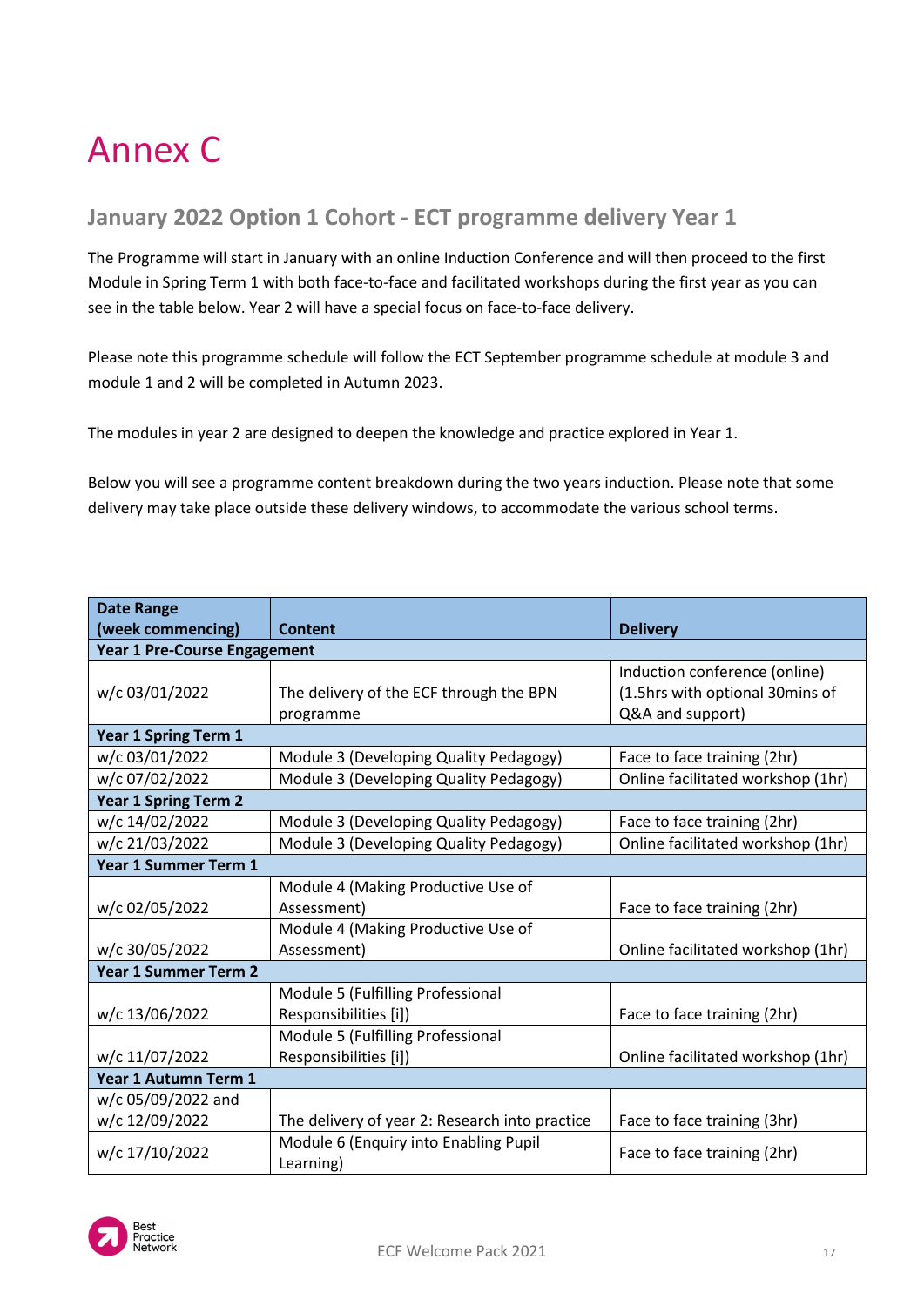|                      | Shared peer reflection on initial exploratory<br>enquiries into own practice related to<br>Standards 1 and 7 |                             |
|----------------------|--------------------------------------------------------------------------------------------------------------|-----------------------------|
| Year 1 Autumn Term 2 |                                                                                                              |                             |
|                      | Module 7 (Enquiry into Engaging Pupils in<br>Learning)                                                       |                             |
| w/c 07/11/2022       | Support work on improvement-focussed<br>inquiry into aspects of ECF Standards 2 or 3                         | Face to face training (2hr) |

### <span id="page-17-0"></span>**January 2022 Option 1 Cohort - ECT programme delivery Year 2**

| <b>Date Range</b>           |                                                                                                                                                                  |                                   |
|-----------------------------|------------------------------------------------------------------------------------------------------------------------------------------------------------------|-----------------------------------|
| (week commencing)           | Content                                                                                                                                                          | <b>Delivery</b>                   |
| <b>Year 2 Spring Term</b>   |                                                                                                                                                                  |                                   |
|                             | Module 8 (Enquiry into Developing Quality<br>Pedagogy and Making Productive Use of<br>Assessment)                                                                |                                   |
| w/c 09/01/2023              | Reflection on inquiry cycles undertaken so far<br>in preparation for further extended cycle to<br>be developed connected to an aspect of<br>Standards 4, 5 and 6 | Face to face training (2hr)       |
| w/c 27/03/2023              | Module 8 (Enquiry into Developing Quality<br>Pedagogy and Making Productive Use of<br>Assessment)                                                                | Face to face training (2hr)       |
|                             | Inquiry cycle workshop                                                                                                                                           |                                   |
| <b>Year 2 Summer Term 1</b> |                                                                                                                                                                  |                                   |
| <b>TBC</b>                  | Module 9 (Fulfilling Professional<br>Responsibilities [ii])<br><b>School Visits</b>                                                                              | Face to face training (4hr)       |
| <b>Year 2 Autumn Term 1</b> |                                                                                                                                                                  |                                   |
| w/c 02/10/2023              | Module 1 (Enabling Pupil Learning)                                                                                                                               | Face to face training (2hr)       |
| w/c 23/10/2023              | Module 1 (Enabling Pupil Learning)                                                                                                                               | Online facilitated workshop (1hr) |
| <b>Year 2 Autumn Term 2</b> |                                                                                                                                                                  |                                   |
| w/c 30/10/2023              | Module 2 (Engaging Pupils in Learning)                                                                                                                           | Face to face training (2hr)       |
| w/c 11/12/2023              | Module 2 (Engaging Pupils in Learning)                                                                                                                           | Online facilitated workshop (1hr) |

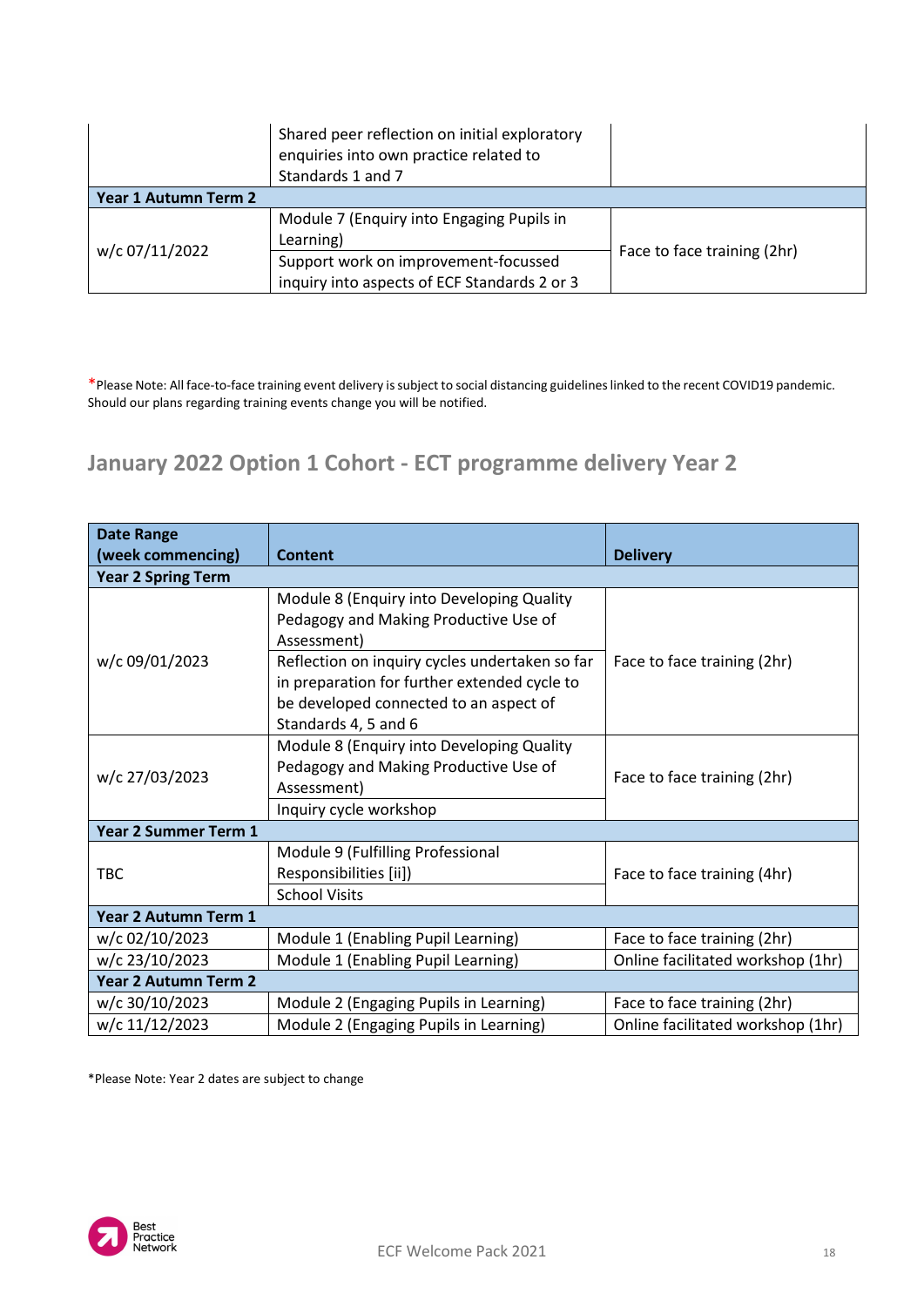### <span id="page-18-0"></span>Annex D

#### <span id="page-18-1"></span>**January 2022 Option 1 cohort - Mentor programme delivery Year 1**

Mentor training will commence in January with an online induction and pre-deployment training (recorded for absent participants). This structure can be adapted for late starters or absences by removing modules 6 - 8 which revisit modules 1 - 5 and ensuring as a minimum, Mentors undertake the pre-deployment training and receive training in supporting the practitioner inquiry.

The first module will commence in Spring Term 1 with the programme delivery including face-to-face events, facilitated workshops and peer to peer workshops.

Please note this programme schedule will follow the ECF September programme schedule at module 3 and module 1 and 2 will be completed in Autumn 2023.

The modules in year 2 are designed to aid the ECTs deepen their knowledge and practice explored in Year 1.

Below you will see a programme content breakdown during the two years mentor training. Please note that some delivery may take place outside these delivery windows, to accommodate the various school terms.

| <b>Date Range</b>           |                                              |                                    |
|-----------------------------|----------------------------------------------|------------------------------------|
| (week commencing)           | <b>Content</b>                               | <b>Delivery</b>                    |
| <b>Year 1 Spring Term</b>   |                                              |                                    |
|                             | Induction, familiarisation, expectations and | Induction Conference (online) (1hr |
|                             | welcome                                      | with optional Q&A - 30 mins)       |
|                             | ECT Module 3 (Developing Quality Pedagogy)   |                                    |
| w/c 03/01/2022              | briefing                                     | Online facilitated workshop (1hr)  |
|                             | Mentor Module 3 (Developing Quality          |                                    |
| w/c 14/02/2022              | Pedagogy) workshop                           | Face to face training (2hr)        |
|                             | Module 3 (Developing Quality Pedagogy)       | Peer to peer networking (online)   |
| w/c 21/03/2022              | review/impact                                | (1hr)                              |
| Year 1 Summer Term 1        |                                              |                                    |
|                             | ECT Module 4 (Making Productive Use of       |                                    |
| w/c 25/04/2022              | Assessment) briefing                         | Online facilitated workshop (1hr)  |
|                             | Module 4 (Making Productive Use of           | Peer to peer networking (online)   |
| w/c 30/05/2022              | Assessment) review/impact                    | (1hr)                              |
| <b>Year 1 Summer Term 2</b> |                                              |                                    |
|                             | Module 5 (Fulfilling Professional            |                                    |
| w/c 13/06/2022              | Responsibilities [i])                        | Face to face training (2hr)        |
|                             | Module 5 (Fulfilling Professional            | Peer to peer networking (online)   |
| w/c 18/07/2022              | Responsibilities [i]) review/impact          | (1hr)                              |
| Year 1 Autumn Term 1        |                                              |                                    |
| w/c 05/09/2022 and          | Supporting the practitioner inquiry          | Online mentor conference (2hr)     |

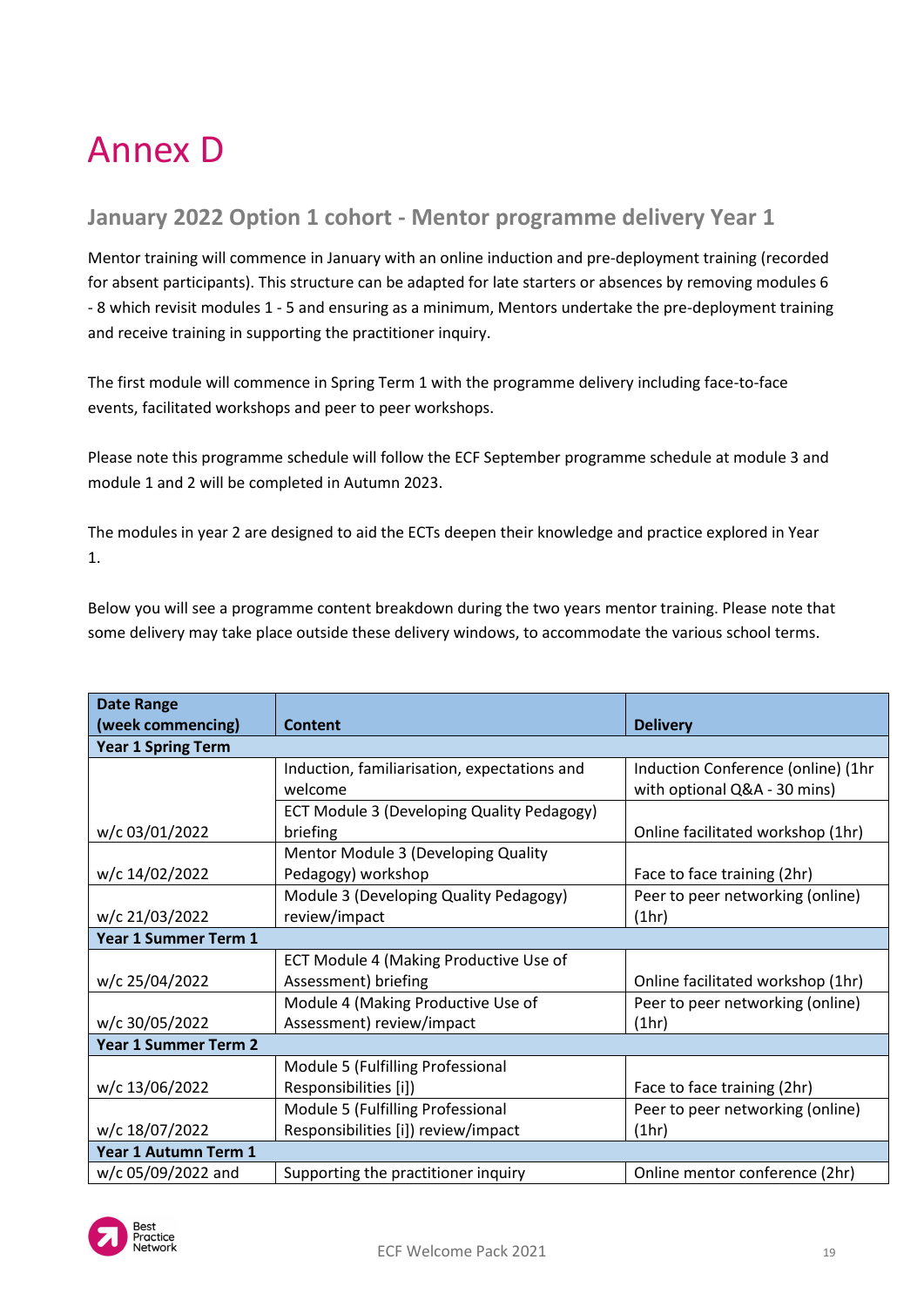| w/c 12/09/2022       | Familiarisation ECT Modules 6-7                                                                                        |                                           |
|----------------------|------------------------------------------------------------------------------------------------------------------------|-------------------------------------------|
| Year 1 Autumn Term 2 |                                                                                                                        |                                           |
| w/c 05/12/2022       | ECT Module 6 (Enquiry into Enabling Pupil<br>Learning) & Module 7 (Enquiry into Engaging<br>Pupils in Learning) review | Peer to peer networking (online)<br>(1hr) |

### <span id="page-19-0"></span>**January 2022 Option 1 Cohort - Mentor programme delivery Year 2**

| <b>Date Range</b>           |                                                                                                                                                       |                                           |
|-----------------------------|-------------------------------------------------------------------------------------------------------------------------------------------------------|-------------------------------------------|
| (week commencing)           | Content                                                                                                                                               | <b>Delivery</b>                           |
| <b>Year 2 Spring Term</b>   |                                                                                                                                                       |                                           |
| w/c 09/01/2023              | ECT Module 8 (Enquiry into Developing Quality<br>Pedagogy and Making Productive Use of<br>Assessment) briefing<br>Supporting the practitioner inquiry | Online facilitated workshop (1hr)         |
| w/c 13/02/2023              | ECT Module 8 (Enquiry into Developing Quality<br>Pedagogy and Making Productive Use of<br>Assessment) review                                          | Peer to peer networking (online)<br>(1hr) |
| <b>Year 2 Summer Term 1</b> |                                                                                                                                                       |                                           |
| w/c 17/04/2023              | ECT Module 9 (Fulfilling Professional<br>Responsibilities [ii]) briefing<br>Supporting the school visit                                               | Online facilitated workshop (1hr)         |
| w/c 15/05/2023              | Programme review and impact                                                                                                                           | Face to face training (2hr)               |
| <b>Year 2 Autumn Term 1</b> |                                                                                                                                                       |                                           |
| w/c 11/09/2023              | ECT Module 1 (Enabling Pupil Learning) briefing                                                                                                       | Online facilitated workshop (1hr)         |
| w/c 25/09/2023              | Mentor Module 1 (Enabling Pupil Learning)<br>workshop                                                                                                 | Face to face training (2hr)               |
| w/c 16/10/2023              | Module 1 (Enabling Pupil Learning)<br>review/impact                                                                                                   | Peer to peer networking (online)<br>(1hr) |
| <b>Year 2 Autumn Term 2</b> |                                                                                                                                                       |                                           |
| w/c 30/10/2023              | ECT Module 2 (Engaging Pupils in Learning)<br>briefing                                                                                                | Online facilitated workshop (1hr)         |
| w/c 11/12/2023              | Module 2 (Engaging Pupils in Learning)<br>review/impact                                                                                               | Peer to peer networking (online)<br>(1hr) |

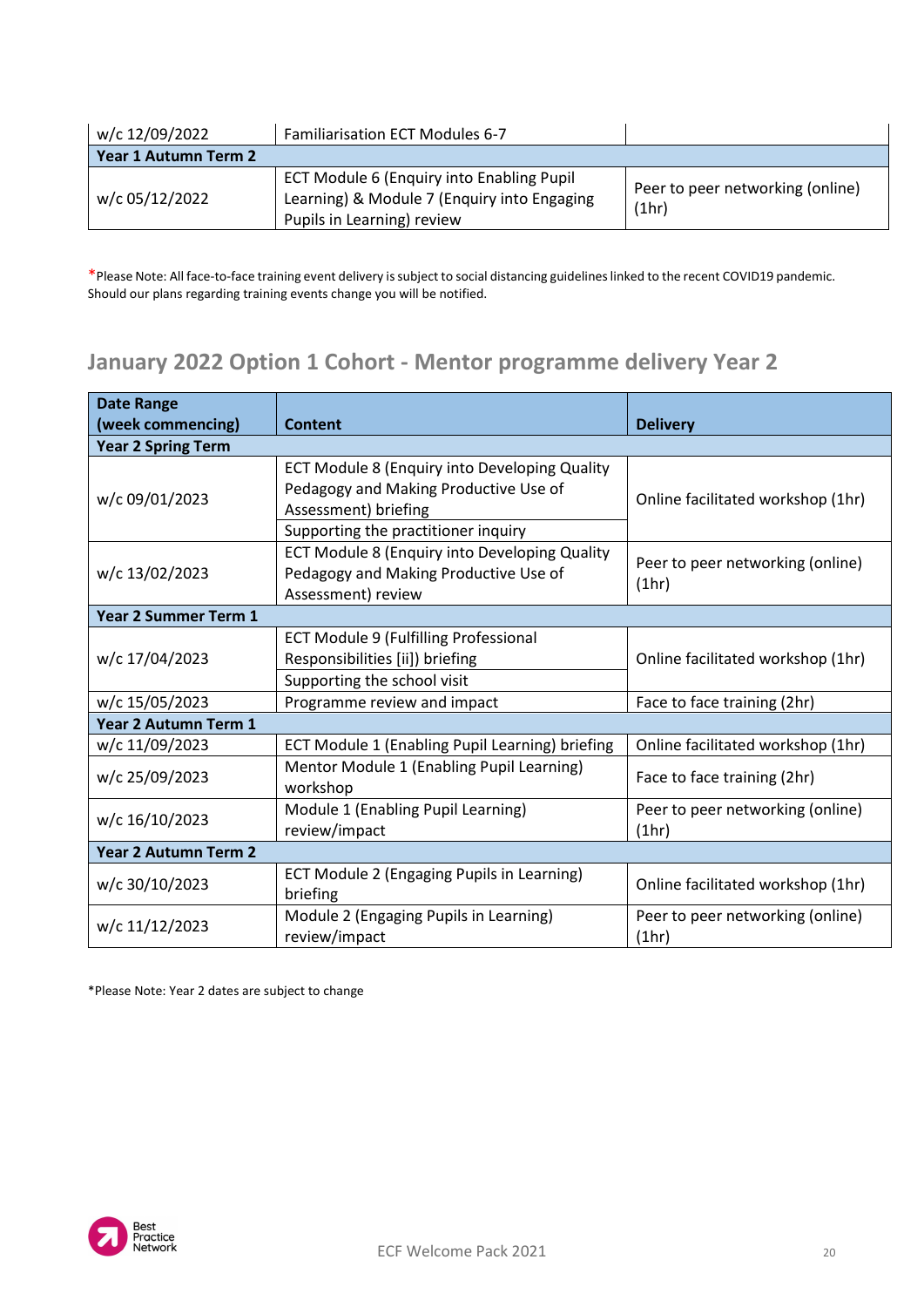### <span id="page-20-0"></span>Annex E

#### <span id="page-20-1"></span>**January 2022 Option 2 Cohort – ECT Programme delivery Year 1**

The Programme will start in January with an online Induction Conference and will then proceed to the first Module in Spring Term 1 with both face-to-face and facilitated workshops during the first year as you can see in the table below. Year 2 will have a special focus on face-to-face delivery.

Please note the Option 2 cohort schedule begins at Module 1 and will work in programme module order.

The modules in year 2 are designed to deepen the knowledge and practice explored in Year 1.

Below you will see a programme content breakdown during the two years induction. Please note that some delivery may take place outside these delivery windows, to accommodate the various school terms.

| <b>Date Range</b>                   |                                                           |                                                                                     |
|-------------------------------------|-----------------------------------------------------------|-------------------------------------------------------------------------------------|
| (week commencing)                   | Content                                                   | <b>Delivery</b>                                                                     |
| <b>Year 1 Pre-Course Engagement</b> |                                                           |                                                                                     |
| w/c 03/01/2022                      | The delivery of the ECF through the BPN<br>programme      | Induction conference (online)<br>(1.5hr with optional 30mins of Q&A<br>and support) |
| Year 1 Spring Term 1                |                                                           |                                                                                     |
| w/c 31/01/2022                      | Module 1 (Enabling Pupil Learning)                        | Face to face training (2hr)                                                         |
| w/c 14/02/2022                      | Module 1 (Enabling Pupil Learning)                        | Online facilitated workshop (1hr)                                                   |
| <b>Year 1 Spring Term 2</b>         |                                                           |                                                                                     |
| w/c 07/03/2022                      | Module 2 (Engaging Pupils in Learning)                    | Face to face training (2hr)                                                         |
| w/c 04/04/2022                      | Module 2 (Engaging Pupils in Learning)                    | Online facilitated workshop (1hr)                                                   |
| Year 1 Summer Term 1                |                                                           |                                                                                     |
| w/c 25/04/2022                      | Module 3 (Developing Quality Pedagogy)                    | Face to face training (2hr)                                                         |
| w/c 16/05/2022                      | Module 3 (Developing Quality Pedagogy)                    | Online facilitated workshop (1hr)                                                   |
| <b>Year 1 Summer Term 2</b>         |                                                           |                                                                                     |
| w/c 06/06/2022                      | Module 3 (Developing Quality Pedagogy)                    | Face to face training (2hr)                                                         |
| w/c 11/07/2022                      | Module 3 (Developing Quality Pedagogy)                    | Online facilitated workshop (1hr)                                                   |
| Year 1 Autumn Term 1                |                                                           |                                                                                     |
| w/c 05/09/2022                      | Module 4 (Making Productive Use of<br>Assessment)         | Face to face training (2hr)                                                         |
| w/c 10/09/2022                      | Module 4 (Making Productive Use of<br>Assessment)         | Online facilitated workshop (1hr)                                                   |
| Year 1 Autumn Term 2                |                                                           |                                                                                     |
| w/c 07/11/2022                      | Module 5 (Fulfilling Professional Responsibilities<br>[i] | Face to face training (2hr)                                                         |
| w/c 12/12/2022                      | Module 5 (Fulfilling Professional Responsibilities<br>[i] | Online facilitated workshop (1hr)                                                   |

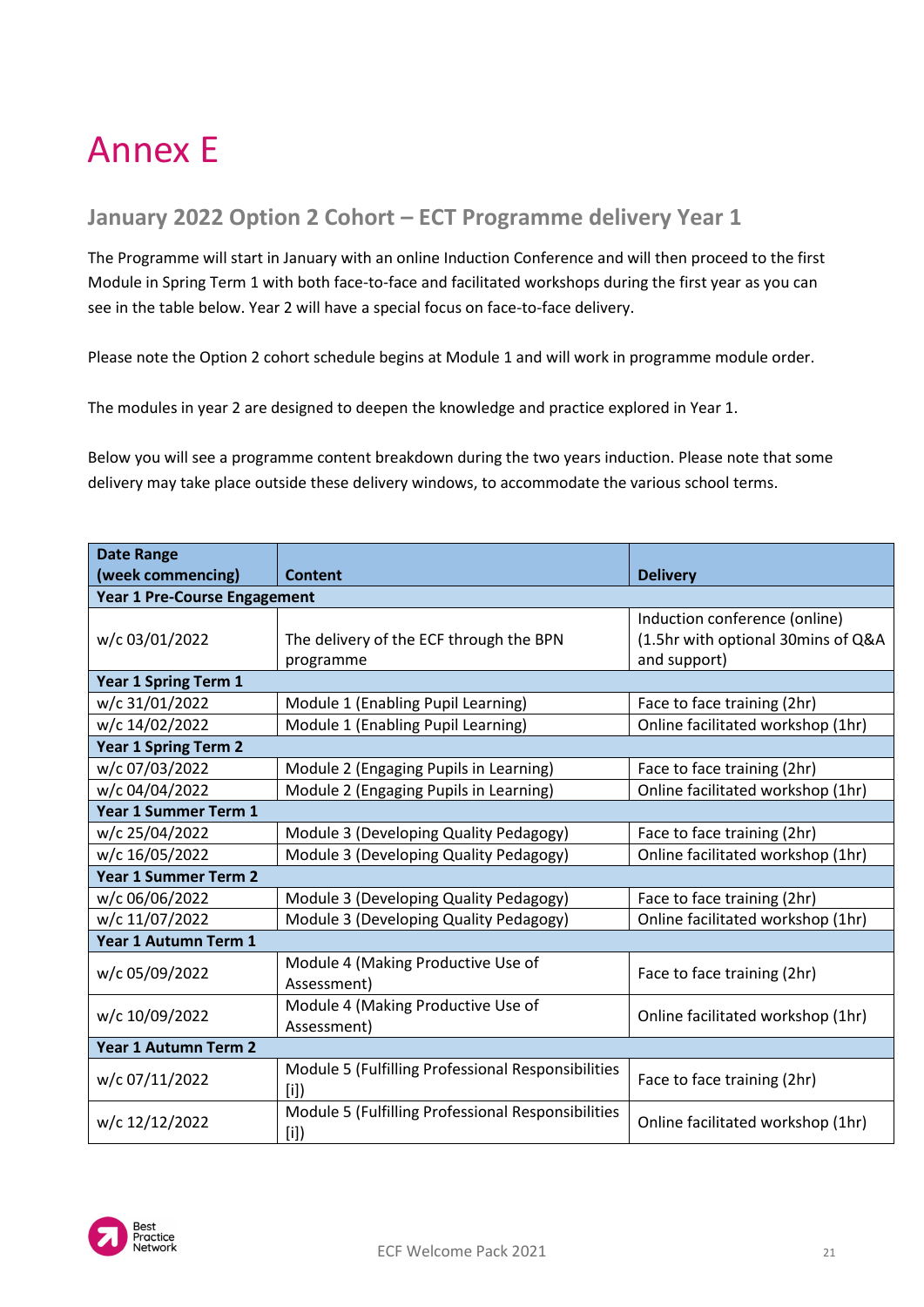### <span id="page-21-0"></span>**January 2022 Option 2 Cohort – ECT programme delivery Year 2**

| <b>Year 2 Pre-Course Engagement</b> |                                                                                                                                                                                                                                                                       |                              |
|-------------------------------------|-----------------------------------------------------------------------------------------------------------------------------------------------------------------------------------------------------------------------------------------------------------------------|------------------------------|
| w/c 09/01/2023                      | The delivery of year 2: Research into practice                                                                                                                                                                                                                        | Face to face training (3hr)  |
| <b>Year 2 Spring Term 1</b>         |                                                                                                                                                                                                                                                                       |                              |
| w/c 12/01/2023                      | Module 6 (Enquiry into Enabling Pupil Learning)<br>Shared peer reflection on initial exploratory<br>enquiries into own practice related to Standards<br>$1$ and $7$                                                                                                   | Face to face training (2hrs) |
| <b>Year 2 Spring Term 2</b>         |                                                                                                                                                                                                                                                                       |                              |
| w/c 06/03/2023                      | Module 7 (Enquiry into Engaging Pupils in<br>Learning)<br>Support work on improvement-focussed inquiry<br>into aspects of ECF Standards 2 or 3                                                                                                                        | Face to face training (2hrs) |
| <b>Year 2 Summer Term 1</b>         |                                                                                                                                                                                                                                                                       |                              |
| w/c 17/04/2023                      | Module 8 (Enquiry into Developing Quality<br>Pedagogy and Making Productive Use of<br>Assessment)<br>Reflection on inquiry cycles undertaken so far in<br>preparation for further extended cycle to be<br>developed connected to an aspect of Standards<br>4, 5 and 6 | Face to face training (2hrs) |
| w/c 03/06/2023                      | Module 8 (Enquiry into Developing Quality<br>Pedagogy and Making Productive Use of<br>Assessment)<br>Inquiry cycle workshop                                                                                                                                           | Face to face training (2hrs) |
| Year 2 Autumn Term 1                |                                                                                                                                                                                                                                                                       |                              |
| <b>TBC</b>                          | Module 9 (Fulfilling Professional Responsibilities<br>[iii]<br><b>School Visits</b>                                                                                                                                                                                   | Face to face training (4hrs) |

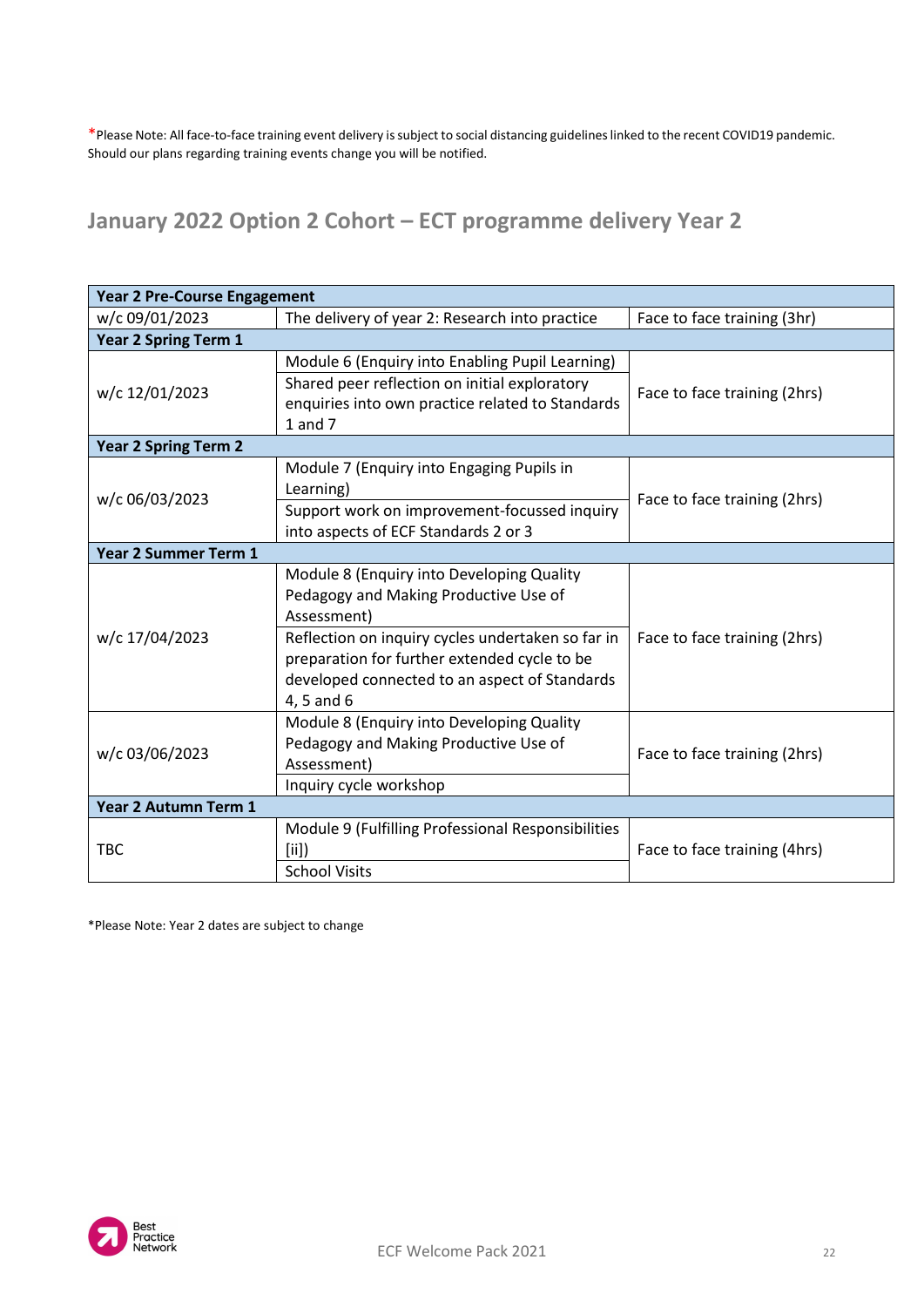### <span id="page-22-0"></span>Annex F

### <span id="page-22-1"></span>**January 2022 Option 2 Cohort – Mentor Programme delivery Year 1**

The first module will commence in Spring Term 1 with the programme delivery including face-to-face events, facilitated workshops and peer to peer workshops.

Please note the Option 2 cohort schedule begins at Module 1 and will work in programme module order.

The modules in year 2 are designed to aid the ECTs deepen their knowledge and practice explored in Year 1.

Below you will see a programme content breakdown during the two years mentor training. Please note that some delivery may take place outside these delivery windows, to accommodate the various school terms.

| <b>Date Range</b>           |                                                        |                                    |
|-----------------------------|--------------------------------------------------------|------------------------------------|
| (week commencing)           | <b>Content</b>                                         | <b>Delivery</b>                    |
| <b>Year 1 Spring Term 1</b> |                                                        |                                    |
|                             | Induction, familiarisation, expectations and           | Induction Conference (online) (1hr |
| w/c 03/01/2022              | welcome                                                | with optional Q&A - 30 mins)       |
| w/c 17/01/2022              | ECT Module 1 (Enabling Pupil Learning) briefing        | Online facilitated workshop (1hr)  |
| w/c 24/01/2022              | Mentor Module 1 (Enabling Pupil Learning)<br>workshop  | Face to face training (2hr)        |
| w/c 07/02/2022              | Module 1 (Enabling Pupil Learning)<br>review/impact    | Peer to peer networking (online)   |
|                             |                                                        | (1hr)                              |
| <b>Year 1 Spring Term 2</b> |                                                        |                                    |
| w/c 07/03/2022              | ECT Module 2 (Engaging Pupils in Learning)<br>briefing | Online facilitated workshop (1hr)  |
| w/c 28/03/2022              | Module 2 (Engaging Pupils in Learning)                 | Peer to peer networking (online)   |
|                             | review/impact                                          | (1hr)                              |
| <b>Year 1 Summer Term</b>   |                                                        |                                    |
| w/c 25/04/2022              | ECT Module 3 (Developing Quality Pedagogy)<br>briefing | Online facilitated workshop (1hr)  |
| w/c 22/05/2022              | <b>Mentor Module 3 (Developing Quality</b>             | Face to face training (2hr)        |
|                             | Pedagogy) workshop                                     |                                    |
| w/c 04/07/2022              | Module 3 (Developing Quality Pedagogy)                 | Peer to peer networking (online)   |
|                             | review/impact                                          | (1hr)                              |
| Year 1 Autumn Term 1        |                                                        |                                    |
| w/c 05/09/2022              | ECT Module 4 (Making Productive Use of                 | Online facilitated workshop (1hr)  |
|                             | Assessment) briefing                                   |                                    |
| w/c 10/10/2022              | Module 4 (Making Productive Use of                     | Peer to peer networking (online)   |
|                             | Assessment) review/impact                              | (1hr)                              |
| Year 1 Autumn Term 2        |                                                        |                                    |

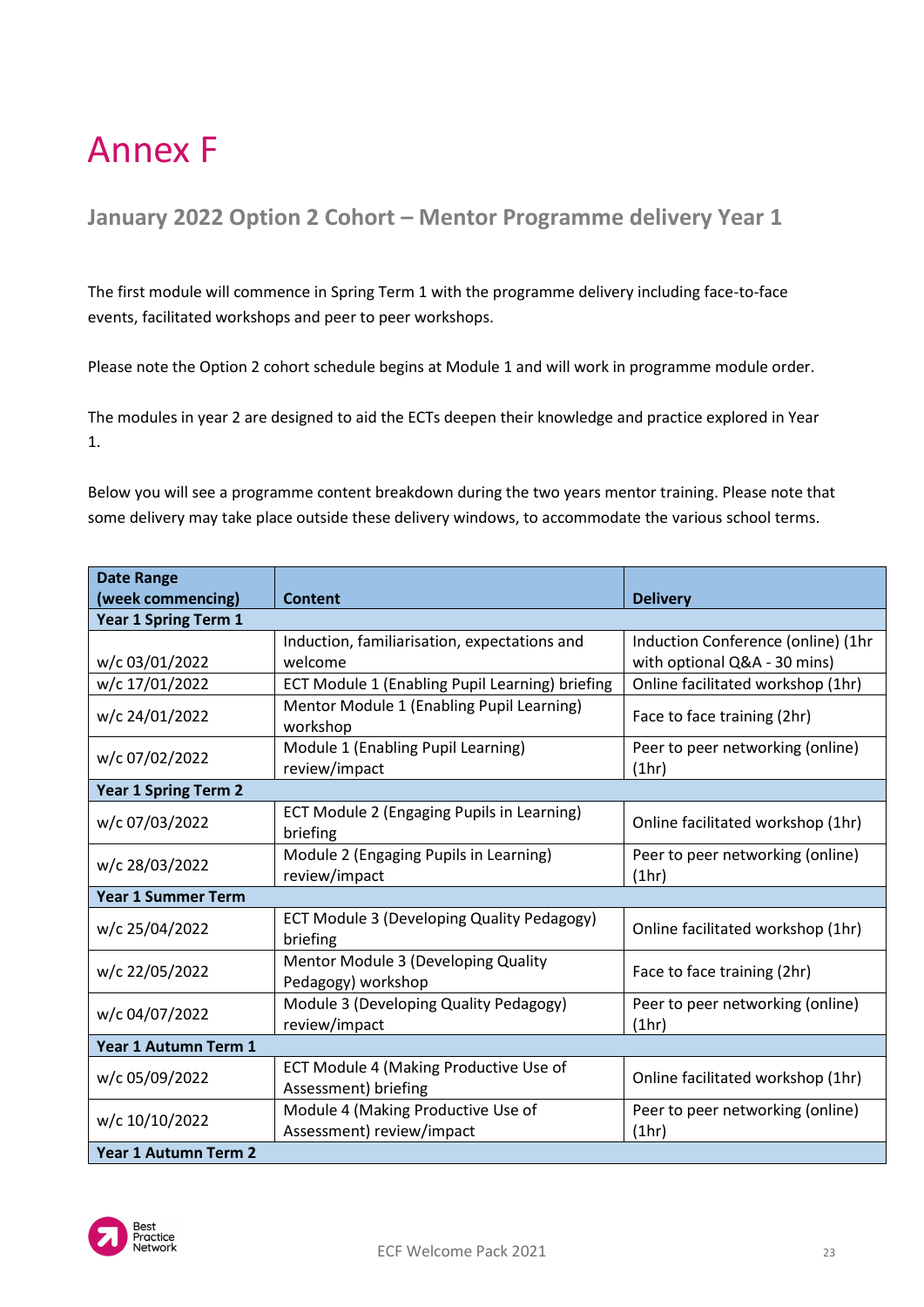| w/c 07/11/2022 | <b>ECT Module 5 (Fulfilling Professional</b><br>Responsibilities)    | Face to face training (2hrs)              |
|----------------|----------------------------------------------------------------------|-------------------------------------------|
| w/c 12/12/2022 | Module 5 (Fulfilling Professional<br>Responsibilities) review/impact | Peer to peer networking (online)<br>(1hr) |
|                |                                                                      |                                           |

### <span id="page-23-0"></span>**January 2022 Option 2 Cohort – Mentor programme delivery Year 2**

| <b>Date Range</b><br>(week commencing) | <b>Content</b>                                                                                                         | <b>Delivery</b>                           |
|----------------------------------------|------------------------------------------------------------------------------------------------------------------------|-------------------------------------------|
| <b>Year 2 Spring Term 1</b>            |                                                                                                                        |                                           |
| w/c 09/01/2023                         | Supporting the practitioner inquiry                                                                                    | Online mentor conference (2hr)            |
|                                        | Familiarisation ECT Modules 6-7                                                                                        |                                           |
| <b>Year 2 Spring Term 2</b>            |                                                                                                                        |                                           |
| w/c 20/03/2023                         | ECT Module 6 (Enquiry into Enabling Pupil<br>Learning) & Module 7 (Enquiry into Engaging<br>Pupils in Learning) review | Peer to peer networking (online)<br>(1hr) |
| <b>Year 2 Summer Term</b>              |                                                                                                                        |                                           |
| w/c 24/04/2023                         | ECT Module 8 (Enquiry into Developing Quality<br>Pedagogy and Making Productive Use of<br>Assessment) briefing         | Online facilitated workshop (1hr)         |
|                                        | Supporting the practitioner inquiry                                                                                    |                                           |
| w/c 22/05/2023                         | ECT Module 8 (Enquiry into Developing Quality<br>Pedagogy and Making Productive Use of<br>Assessment) review           | Peer to peer networking (online)<br>(1hr) |
| <b>Year 2 Autumn Term</b>              |                                                                                                                        |                                           |
| w/c 11/09/2023                         | <b>ECT Module 9 (Fulfilling Professional</b>                                                                           |                                           |
|                                        | Responsibilities [ii]) briefing                                                                                        | Online facilitated workshop (1hr)         |
|                                        | Supporting the school visit                                                                                            |                                           |
| w/c 09/10/2023                         | Programme review and impact                                                                                            | Face to face training (2hrs)              |

\*Please Note: Year 2 dates are subject to change

#### <span id="page-23-1"></span>**April 2022 Cohort**

The schedule for April 2022 is currently being designed. If you would like to view the module structure, please refer to previous cohorts.